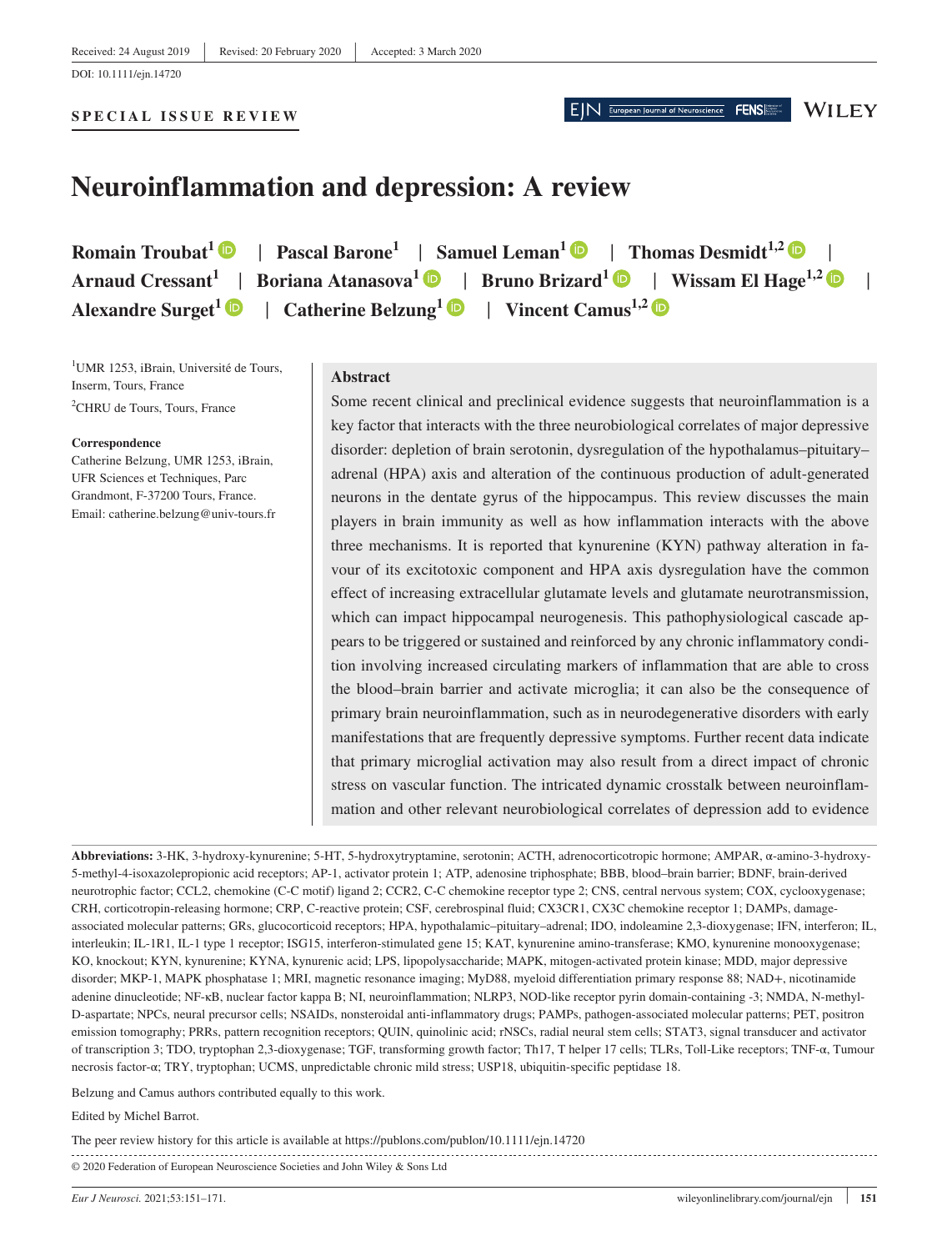that neuroinflammation may be a key therapeutic target for future therapeutic strategies in major depressive disorder.

**KEYWORDS**

cytokines, depression, hippocampal neurogenesis, HPA axis, kynurenine, microglia, neuroinflammation, serotonin

# **1** | **INTRODUCTION**

Major depressive disorder (MDD) is one of the most frequent and severe psychiatric conditions, with an estimated prevalence reaching 15% in the general population (Andrade et al., 2003). MDD is twice as prevalent in women compared to men (Grigoriadis & Robinson, 2007). MDD is known to dramatically increase the risk of premature death by suicide (Cheng, Chen, Chen, & Jenkins, 2000) or other general medical conditions (Jeong et al., 2013), such as vascular diseases (Brown, Stewart, Stump, & Callahan, 2011). Our understanding of the neurobiology of depression originates with the serendipitous discovery of the antidepressant properties of drugs that enhance the neurotransmission of brain monoamines (Pereira & Hiroaki-Sato, 2018). This knowledge was enriched by the discovery of two other key mechanisms of depression: alteration in the regulation of the hypothalamus–pituitary–adrenal (HPA) axis (Bao & Swaab, 2019) and the possible role of the continuous production of adult-generated neurons in the dentate gyrus of the hippocampus (Eliwa, Belzung, & Surget, 2017). However, considering that only one-third of patients suffering from MDD achieve complete remission of symptoms after a single antidepressant treatment (Trivedi et al., 2006) and that the remission rate increases up to 60% after two different antidepressant trials (Rush et al., 2006), it can be deduced that the neurobiological mechanisms of depression cannot be solely explained as the consequence of these three mechanisms. Among the other potential biological correlates, neuroinflammation (NI), which is known to be associated with several neurologic disorders such as multiple sclerosis or neurodegenerative disorders such as Alzheimer's disease (Heneka et al., 2015), has received increasing attention because animal and human studies have demonstrated that immune challenges can induce depressive-like "sickness behaviour" (Raison, Capuron, & Miller, 2006). Moreover, since the initial descriptions by Maes (Maes et al., 1995) and Levine (Levine et al., 1999), numerous studies have described the existence of a strong association between depression and peripheral markers of inflammation in both blood and cerebrospinal fluid (CSF). For example, a recent cumulative meta-analysis reported interleukin-6 (IL-6) and C-reactive protein (CRP) to be most strongly associated with depression among markers

of inflammation (Haapakoski, Mathieu, Ebmeier, Alenius, & Kivimäki, 2015), with a high correlation with anhedonia and psychomotor retardation symptoms (Felger et al., 2018). Pharmacovigilance data provide additional evidence regarding the use of interferon (IFN) in the treatment of cancers or chronic viral diseases. The IFN family of proteins secreted by immune cells have immunoregulatory, anti-viral, anti-apoptotic and anti-proliferative proprieties. IFN-β has an inhibitory effect on pro-inflammatory cytokines, whereas IFN- $\alpha$  mainly exerts anti-viral and pro-inflammatory effects, and IFN- $\alpha$  has been shown as a side effect to be associated with a high rate of MDD (Capuron et al., 2002; Miyaoka et al., 1999). Further support for a link between neuroinflammation and depression, recent clinical findings report that numerous anti-inflammatory agents may have antidepressant effects. One meta-analysis pooling data from 4 randomized controlled studies investigating the effects of pro-inflammatory cytokine inhibitors against placebo, (2 with adalimumab and 2 with etanercept), showed that both treatments significantly improved depressive symptoms (Kappelmann, Lewis, Dantzer, Jones, & Khandaker, 2018). Although a randomized controlled study of the effect of infliximab against placebo failed to demonstrate any antidepressant effects, the findings suggested that a potential antidepressant response might be higher in patients with the highest level of high sensitivity-C-reactive protein (high sensitivity-CRP  $> 5$  mg/L) at baseline. The study also found motor retardation, work and activity, suicidal thoughts and depressive mood to be the clinical symptoms that were significantly improved in the infliximab group (McIntyre et al., 2019). Another meta-analysis (Köhler-Forsberg et al., 2019) identified 36 studies including almost 10,000 patients and assessed the effects of nonsteroidal anti-inflammatory drugs (NSAIDs), cytokine inhibitors (adalimumab, ustekinumab, etanercept, ixekizumab), statins, minocycline, pioglitazone and glucocorticoids. The pooled data suggested that with the exception of pioglitazone, all anti-inflammatory drugs improved depressive symptomatology, with a good tolerability profile. Finally, another meta-analysis that pooled data from 26 randomized controlled trials involving 1,610 participants confirmed that NSAIDS, omega-3 fatty acids, statins, minocycline and modafinil all have significant antidepressant effects (Bai et al., 2019). However, the exact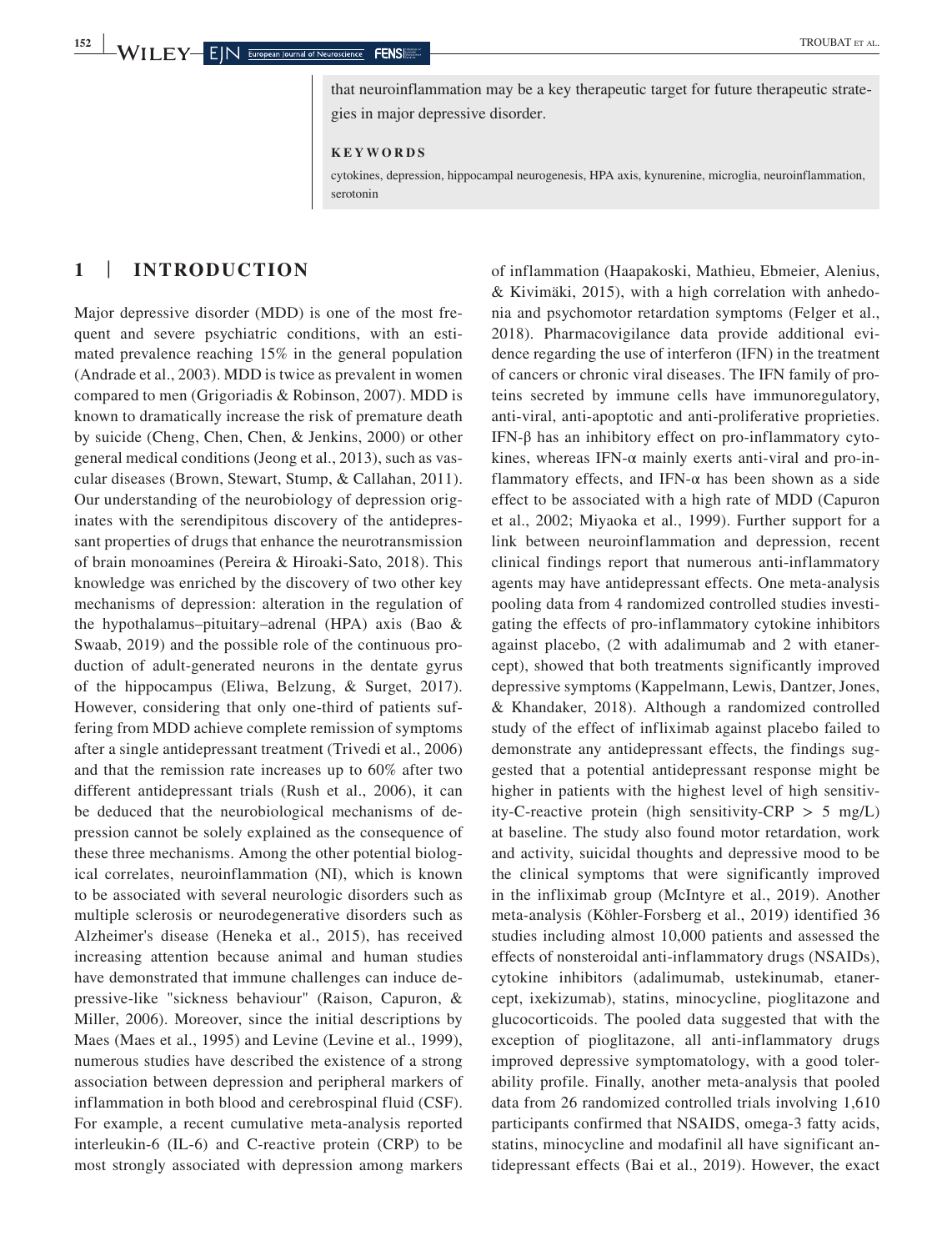mechanism by which neuroinflammation interacts with the known neurobiological mechanisms of depression remains unclear.

The aim of this review is to describe the main components of neuroinflammation and to discuss associations between neuroinflammation and the most relevant neurobiological correlates of depression: serotonin neurotransmission, HPA axis hyperactivity and hippocampal neurogenesis.

# **2** | **IMMUNITY, CENTRAL NERVOUS SYSTEM AND NEUROINFLAMMATION**

#### **2.1** | **Brain immune privilege**

Immunity can be understood as a "several lines of defence" system that blocks microbial invasion or limits microbial pathogenicity, limits cancer growth and drives rejection of transplanted tissues. Through evolution, mammals have progressively acquired several types of defence systems: mechanical barriers such as the skin, epithelium or blood–brain barrier (BBB), an innate immune system that drives a nonspecific early inflammatory response to infection or tissue damage through the activation of white blood cells (Turvey & Broide, 2010), and an adaptive immunity system that involves T and B lymphocytes interacting with specific unique and distinct molecular targets, that is, antigens and operating immunological memory within the lymphatic system (Anderson, Buffone, & Hammer, 2019; Bonilla & Oettgen, 2010).

The brain tissue is supposed to be protected from any entry of pathogenic agents and immune cells because of the BBB. This "immune privilege" of the brain was initially understood as a consequence of the lack of any lymphatic drainage of this organ (Cserr, Harling-Berg, & Knopf, 1992; Louveau, Harris, & Kipnis, 2015). Since then, the brain has been considered a "lawless zone" with regard to peripheral immunity influences and consequently as having its own cellular players to support immunity: oligodendrocytes, which provide support and insulation to axons of myelinated neurons; microglial cells, which act as resident innate immune response cells in the brain by scavenging damaged brain tissue and pathogenic agents; and astrocytes which are closely associated with both pericytes of the BBB and synapses of neurons, with an important role in regulating the extracellular levels of glutamate and in the dynamic control of brain microcirculation (Engelhardt, Vajkoczy, & Weller, 2017). Cells of adaptive immunity such as B and T lymphocytes appear to be limited to the CSF in brain meninges but can infiltrate brain tissue in pathological conditions by expressing chemoattractant and

adhesion molecules that guide activated T cells to roll, adhere and extravasate into the perivascular space (Congdon, Sanchez-Perez, & Sampson, 2019).

# **2.2** | **Microglial cells as support for brain innate immunity**

Microglia originate in the yolk sac during the embryonal period and derive from erythro-myeloid colony stimulating factor 1 receptor precursors cells and then populate the neuroepithelium. Microglial cells share a common origin with peripheral macrophages, unlike other brain cells, and have a strong regenerative capacity to maintain sufficient numbers to carry out their functions (Czeh, Gressens, & Kaindl, 2011). These cells undergo morphological transformations with regard to their functional state. At rest and in the sentinel state, microglial cells are ramified. Microglia move towards the activated phenotype (i.e. M1 microglia), in which the activation of the NOD-like receptor pyrin domain-containing-3 (NLRP3) inflammasome stimulates secretion of chemokines and cytokines (Ślusarczyk et al., 2018), such as IL-1β, IL-6 and tumour necrosis factor- $\alpha$  (TNF- $\alpha$ ), as well as other mediators of inflammation such as inducible nitric oxide synthase, cyclooxygenase (COX) and matrix metalloproteinase (Lively & Schlichter, 2018). Microglial cells also recruit additional microglia to the site of infection or brain damage for a more efficient response (Franco & Fernández-Suárez, 2015; Kumar, 2019). The other microglia phenotype, called M2 microglia, prevents M1-induced damage and neurotoxicity. The M2 phenotype is induced via uptake of apoptotic cells or myelin debris exposure as well as by anti-inflammatory cytokines (IL-4, IL-10 and transforming growth factor–TGF). M2 cells promote anti-inflammation, tissue repair and extracellular reconstruction (Tang & Le, 2016) as well as neurogenesis (Yuan et al., 2017). Confirmation that activated microglia are associated with depression was first obtained from animal studies. In particular, it has been shown that CD11b, known to be expressed by peripheral immune cells and microglia (Hoogland, Houbolt, Westerloo, Gool, & Beek, 2015), is increased in several brain structures implicated in depression, such as the hippocampus and amygdala, in mice exposed to unpredictable chronic mild stress (UCMS) (Farooq et al., 2012). This CD11b over-expression was found to be reversed by an antidepressant treatment (fluoxetine) in parallel with normalization of the behavioural and neuroendocrine changes induced by UCMS (Farooq et al., 2018). Similar results were obtained in human studies using positron emission tomography (PET) with  $^{18}$ F- or  $11$ C-radiolabelled ligands to allow visualization of activated microglia including  $\lceil$ <sup>11</sup>C]-PBR28,  $\lceil$ <sup>11</sup>C]-PK11195 and  $\lceil$ <sup>18</sup>F]-FEPPA. Since an initial negative result comparing  $[$ <sup>11</sup>C]-PBR28 PET ligand binding in 10 depressed subjects and 10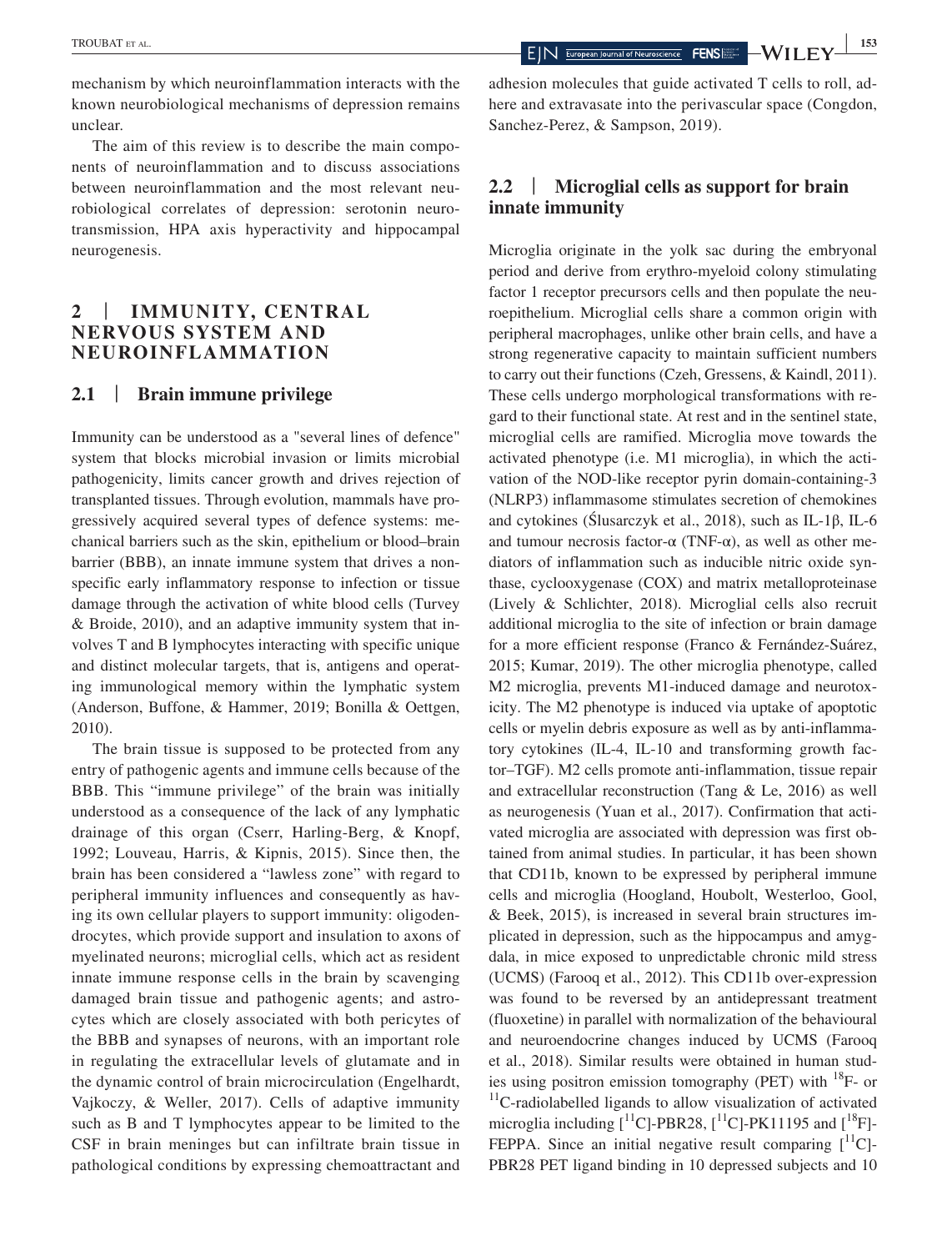**154 WILEY**  $\blacksquare$  **E** IN European Journal of Neuroscience **FENS** 

controls (Hannestad et al., 2013), a more recent study using the same ligand found that depressed subjects exhibited increased neuroinflammation compared with controls, mostly in the prefrontal and anterior cingulate cortices and in the hippocampus (Richards et al., 2018). Studies utilizing other PET ligands have reported higher  $\lceil {^{11}C} \rceil$ -PK11195 uptake in the prefrontal cortex, insula and anterior cingulate cortex in depressed drug-free patients than in healthy controls (Holmes et al., 2018). Furthermore, uptake correlated highly with the level of circulating CRP (Su et al., 2016), but  $[{}^{18}F]$ -FEPPA uptake correlated with the duration of untreated depression (Setiawan et al., 2018) and may be decreased by psychotherapeutic interventions in parallel with symptom improvement (Li, Sagar, & Kéri, 2018).

#### **2.3** | **Astrocytes and the blood–brain barrier**

Astrocytes are the most numerous cells in the central nervous system (CNS). Long considered simple support cells for neurons, it has now been established that astrocytes ensure proper functioning of synapses and propagation of action potentials along axons (Deemyad, Lüthi, & Spruston, 2018). Similar to microglial cells, astrocytes express common pattern recognition receptors (PRRs) to combat CNS threats and are able to switch to an activated state (Guttenplan & Liddelow, 2019), for example, through lipopolysaccharide (LPS) challenge (Okada et al., 2006). Once activated, astrocytes undergo morphological changes and become hypertrophied cells able to secrete pro-inflammatory cytokines (Liddelow & Barres, 2017). These cytokines are even more relevant to neurons, as astrocytes maintain close contact with synaptic terminals and modify neuronal excitability and metabolism as well as neurotransmission. Astrocytes can also respond positively to neuroinflammation, especially to IL-1β, by secreting neurotrophic factors such as TGF-β to facilitate neuronal survival, regulate remyelination and enhance the extracellular matrix (Bélanger & Magistretti, 2009).

Astrocytes serve as major components of communication between blood microcirculation and brain tissue due to the close contact they have with the endothelial cells, pericytes and tight junctions that constitute the BBB. Activated astrocytes exhibit a decrease in glutamate internalization that negatively impacts the production of connexin 43, a major constituent of gap junctions (Gimsa, Mitchison, & Brunner-Weinzierl, 2013). Under metabotropic glutamate receptor-1 stimulation, an increase in intracellular levels of  $Ca^{2+}$  at the perivascular endfeet triggers arteriolar dilation (Cauli & Hamel, 2018; Zonta et al., 2003), ultimately enhancing BBB permeability. In particular, astrocytes can activate T lymphocytes in the blood via immunoregulatory receptor cytotoxic T-lymphocyteassociated protein 4 and induce apoptosis in defence cells via constitutive expression of Fas ligand (a transmembrane protein

belonging to the TNF family). After chronic activation, astrocytes produce chemokines in high levels, such as chemokine (C-C motif) ligand 2 (CCL2), which fix peripheral immune cell receptors (CCR2) to induce extravasation and infiltration of macrophages and monocytes from the circulation (Farina, Aloisi, & Meinl, 2007; Gimsa et al., 2013).

One of the other key functions of astrocytes is to provide glucose and glutamine to neurons, both of which are precursors for glutamate synthesis, and to contribute to the reuptake of glutamate from the synaptic cleft and its degradation or recycling. Through these functions, astrocytes can significantly modulate synaptic concentration of glutamate and influence glutamate-depend functions (Malarkey & Parpura, 2008). After its release into the extracellular space, glutamate binds to ionotropic glutamate receptors (N-methyl-p-aspartate (NMDA) receptors and α-amino-3-hydroxy-5-methyl-4-isoxazolepropionic acid receptors (AMPARs)) and to metabotropic glutamate receptors on the membrane of both presynaptic and postsynaptic neurons (Popoli, Yan, McEwen, & Sanacora, 2011). Interestingly, NMDA receptor antagonism with drugs such as ketamine has strong and rapid antidepressant effects (Lener et al., 2017), suggesting that glutamate neurotransmission may have a major role in the pathophysiology of depression (Sanacora, Treccani, & Popoli, 2012). Finally, astrocytes are also key providers of adenosine triphosphate (ATP), which has been shown to be released by astrocytes (Lalo et al., 2014) following exposure to various stimuli, such as mechanical stress (Maneshi et al., 2017).

#### **2.4** | **The P2x7-Nlrp3 inflammasome cascade is a key mechanism in depression**

The recognition of damage-associated molecular patterns (DAMPs) or pathogen-associated molecular patterns (PAMPs) by cell-surface receptors activates several intracellular signalling pathways, such as nuclear factor kappa B (NF-κB) and mitogen-activated protein kinase (MAPK), which control induction of pro-inflammatory cytokine synthesis, and the NLRP3 inflammasome, which cleaves pro-IL-1β and pro-IL-18 cytokines into their mature forms (Tang, Kang, Coyne, Zeh, & Lotze, 2012). NLRP3 is member of the inflammasome family, a group of intracellular multiprotein oligomer complexes that are involved in activating pro-caspase-1, which cleaves multiple substrates implicated in inflammation or cell death (Place & Kanneganti, 2018). NLRP3 is expressed in both microglial cells and peripheral immune cells. Under physiological conditions, inflammasome-induced IL-1β expression is essential as trophic support to promote long-term potentiation and memory formation (Yirmiya, Winocur, & Goshen, 2002). However, at high levels, IL-1β becomes excitotoxic, alters synaptic activity (Huang, Smith, Ibáñez-Sandoval, Sims, & Friedman, 2011)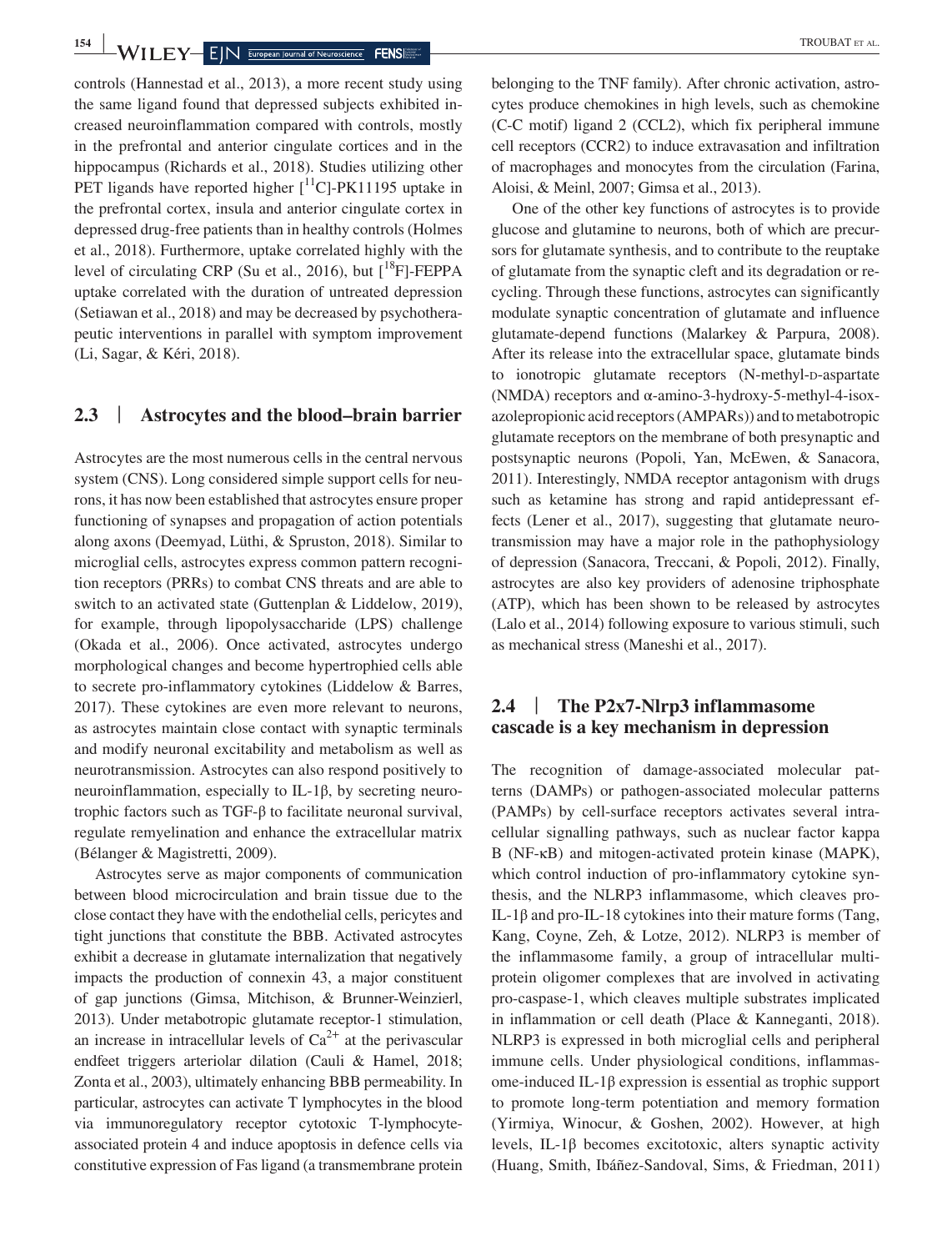and modulates monoaminergic and glutamatergic synaptic transmission (Hu, Sheng, Ehrlich, Peterson, & Chao, 2000; Ramamoorthy et al., 1995; Yang et al., 2019). Interestingly, it has been suggested that the antidepressant effect of ketamine that reverses LPS-induced depressive-like behaviours in mice correlates with hippocampal over-expression of NLRP3 and IL-1β (Li et al., 2019). NLRP3 activation in peripheral immune cells also induces IL-1β expression, which engages the polarization of undifferentiated  $CD4 + T$  cells into T helper 17 (Th17) lymphocytes, among other effects (Acosta-Rodriguez, Napolitani, Lanzavecchia, & Sallusto, 2007). Th17 cells can specifically release IL-17 and IL-23 to weaken BBB endothelial tight junctions and promote BBB permeability (Kebir et al., 2007).

Although LPS- or cell debris-induced inflammation is mainly mediated through activation of Toll-like receptors (TLRs) by PAMPs or DAMPs, it appears that activation of the NLRP3 inflammasome in microglial cells is mediated by potassium efflux resulting from the binding of ATP to the purinergic P2X7 receptor (Cassel & Sutterwala, 2010). The P2X7 receptor is a member of the ionotropic P2X receptor family, which are key constituents mediating the extracellular ATP signalling pathway (Jiang, Baldwin, Roger, & Baldwin, 2013). Genetic polymorphisms in the gene encoding the P2X7 receptor have been suggested to increase the risk of developing major depression or bipolar disorder (Roger et al., 2010). In accordance with this clinical observation, P2X7R knockout (KO) mice are less sensitive to stress and display a less pronounced behavioural depressive-like phenotype after LPS challenge (Csölle et al., 2013). Moreover, Blue-Brilliant-G, a non-specific antagonist of P2X7 receptors, exhibits antidepressant properties in mice in both LPS challenge (Ma, Ren, Zhang, & Hashimoto, 2014) and UCMS (Farooq et al., 2018) model of depression. Taken together, these data suggest that the non-pathogen-associated mechanism of microglial activation – so-called "sterile inflammation" – via activation of the P2X7-NLRP3 inflammasome cascade is a key neurobiological process in the pathophysiology of depression (Ratajczak et al., 2019). Nonetheless, the relevance of this process to the three best-known neurobiological correlates of depression (aminergic neurotransmission, HPA axis hyperactivation and hippocampal neurogenesis) remains to be determined.

# **3** | **NEUROINFLAMMATION AND MAIN NEUROBIOLOGICAL MECHANISMS OF DEPRESSION**

#### **3.1** | **Serotonin neurotransmission and the serotonin-kynurenine hypothesis of depression**

The serotoninergic hypothesis of depression was based on data showing that serotonin metabolism is reduced in depression

(Hirschfeld, 2000). According to preclinical and clinical experiments, antidepressants enhance the bio-availability of cerebral serotonin (Blier, Montigny, & Chaput, 1990; Schmidt, Fuller, & Wong, 1988; Shulman, Herrmann, & Walker, 2013). Clinical experiments have also reported that serotonin metabolism is reduced in depressed suicide subjects (Asberg, 1997) and that acute tryptophan (TRY) depletion induces mild depressive symptoms in patients who recovered from depression (Moreno et al., 2010). 5-Hydroxytryptamine (5-HT), also called serotonin, is synthetized from the amino acid tryptophan by the enzyme tryptophan hydroxylase. However, another TRY catabolism pathway involves indoleamine 2,3-dioxygenase (IDO) and tryptophan 2,3-dioxygenase (TDO), which metabolize TRY into KYN (Figure 1) (Badawy, 2017; Guillemin, 2012). The switch of TRY catabolism from pathway allowing serotonin synthesis to the KYN pathway seems to be strongly related to inflammation, as IDO, which exhibits low activity under basal conditions, was shown to be inducible by pro-inflammatory cytokines (O'Connor et al., 2009). KYN is catabolized into metabolites belonging to either an "excitotoxic pathway" or a "neuroprotective pathway". The former includes metabolites such as 3-hydroxy-kynurenine (3-HK), 3-hydroxy-anthralinic acid and quinolinic acid (QUIN), a glutamate NMDA receptor agonist and the end-point co-enzyme nicotinamide adenine dinucleotide (NAD+) as end-point. These last two molecules have strong neurotoxic properties: QUIN due to its potent agonistic effect on glutamatergic neurotransmission and  $NAD + as$  a potent pro-oxidative compound (Guillemin, 2012; Schwarcz, Bruno, Muchowski, & Wu, 2012). The kynurenine monooxygenase (KMO) enzyme that converts KYN to 3-HK is weakly expressed in neurons (Guillemin et al., 2007) but is predominantly expressed in immunocompetent cells: macrophages, monocytes and microglial cells (Guillemin, Smythe, Takikawa, & Brew, 2005). It is generally accepted that the "excitotoxic pathway" is weakly active under normal conditions but strongly induced during inflammation (Schwarcz & Stone, 2017). KYN can also be metabolized via a "neuroprotective pathway" to kynurenic acid (KYNA) by the enzyme kynurenine–amino-transferase, which is mainly expressed by astrocytes (Schwarcz et al., 2012). Unlike QUIN, KYNA has neuroprotective effects (Jhamandas, Boegman, Beninger, Miranda, & Lipic, 2000) through the same glutamatergic targets but with an opposing effect. Indeed, it exerts its protective effect by its antagonistic action on NMDA glutamatergic receptors and by reducing extracellular release of glutamate (Konradsson-Geuken et al., 2010; Wu et al., 2010). Therefore, it has been proposed that the homoeostasis of glutamatergic neurotransmission can be dynamically regulated by the ratio QUIN/KYNA, respectively synthetized by microglial cells and astrocytes (Barone, 2019; Schwarcz & Stone, 2017).

Activation of the KYN pathway by inflammation has been demonstrated in both clinical human and preclinical animal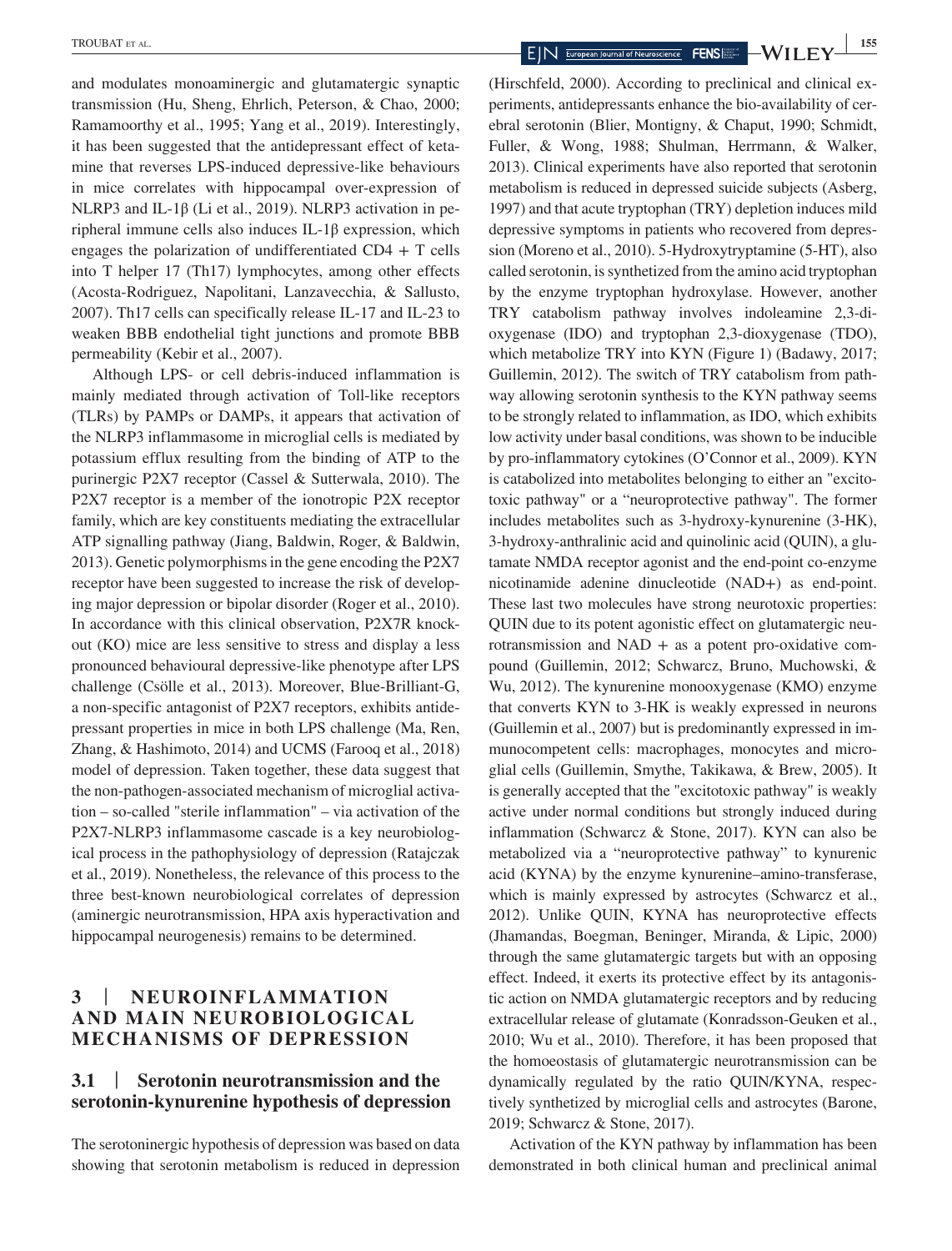

**FIGURE 1** A first catabolic step of the kynurenine pathway is mediated by the enzymes indoleamine 2.3-dioxygenase (IDO) and tryptophan 2,3-dioxygenase (TDO) which metabolize TRY into KYN. KYN is subsequently converted into metabolites having modulatory effects on glutamatergic neurotransmission: either the "excitotoxic" branch or the "neuroprotective" branch. In the excitotoxic branch, 3-hydroxy-kynurenine (3-hydroxy-kynurenine) is metabolized into quinolinic acid (QUIN) by the enzyme kynurenine 3-monooxygenase (KMO), and subsequently to 3-Hydroxy-Anthralinic acid by kynureninase, then to quinolinic acid (QUIN) and the end-point metabolite NAD+. In the neuroprotective branch, KYN is metabolized into kynurenic acid (KYNA) by the enzyme kynurenine amino-transferase (KAT). In the brain, the generally accepted view holds that brain KP is mainly glial rather than neuronal

studies. Excitotoxic metabolites and/or reductions in neuroprotective metabolites in plasma or CSF samples have been reported for patients with MDD (Ogawa et al., 2014) and suicide attempters (Messaoud et al., 2018; Sublette et al., 2011). In addition, the KYN/TRY ratio (an indicator of the activation of the first step of the KYN pathway) was found to be increased in the plasma and CSF of patients having received IFN- $\alpha$  and to correlate with the intensity of depressive symptoms (Raison et al., 2010). In suicide attempters, a long-term dysregulation of the KYN pathway towards the excitotoxic component was also observed, and the symptom intensity was coupled to an increased inflammatory load (Bay-Richter et al., 2015). Activation of the KYN pathway also occurs in various depression subtypes such as immunotherapy-related depression (Capuron et al., 2002), post-partum depression (Kohl et al., 2005), cardiovascular disease-related depression (Swardfager et al., 2009), depression episodes in bipolar disorders (Wurfel

et al., 2017), depression in patients with suicidal behaviour (Brundin, Bryleva, & Thirtamara Rajamani, 2017) and depression resistant to antidepressant drugs (Serafini et al., 2017). Results from post-mortem studies have provided evidence to support these clinical data. A reduction in KYN pathway metabolism in the prefrontal cortex of patients with MDD (Clark et al., 2016) and a reduction in QUIN in the hippocampus (right CA1) of depressed subjects (Busse et al., 2015) have been shown. Moreover, severe depression was associated with increased microglial QUIN in the anterior cingulate gyrus of depressed subjects (Busse et al., 2015), suggesting activation of the excitotoxic branch of the KYN pathway in MDD patients with suicide behaviours. Finally, the link between inflammation, KYN pathway excitotoxic component imbalance and morphological brain abnormalities found in depressed patients has been strengthened by an advanced study reporting that imbalance in neuroprotection/neurotoxicity may explain,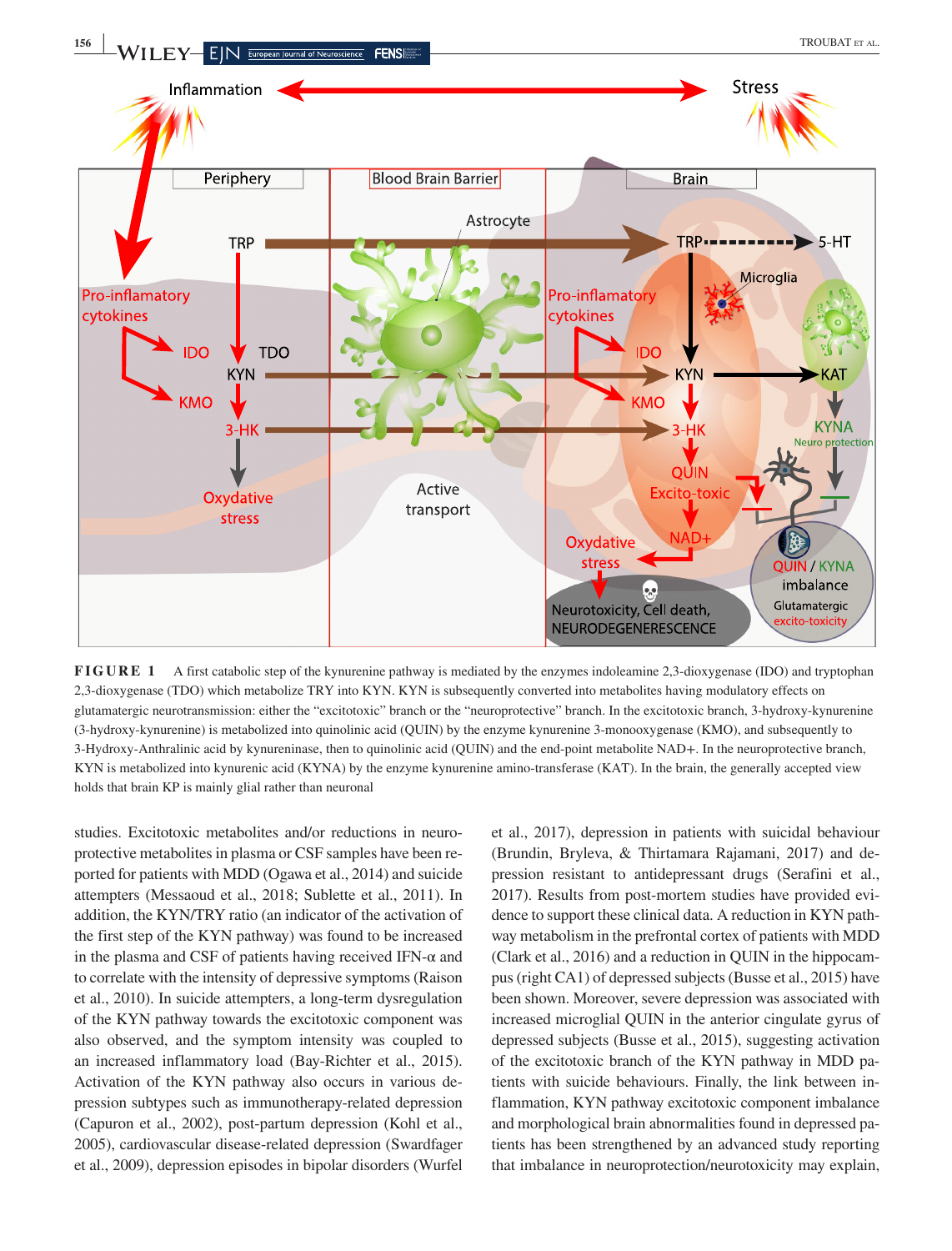at least partially, the morphologic reductions in the prefrontal cortical thickness in MDD patients and that these changes may be strongly associated with the levels of neuroactive KYN metabolites (Meier et al., 2016).

Preclinical studies have confirmed that the KYN pathway is activated by inflammatory challenge, and both IDO (Dostal, Carson Sulzer, Kelley, Freund, & McCusker, 2017) and KMO (Connor, Starr, O'Sullivan, & Harkin, 2008) are activated by pro-inflammatory cytokines. LPS challenge activates the enzyme IDO (Dobos et al., 2012) as well as the microglial enzyme KMO (Walker et al., 2013), strengthening the bias of the KYN pathway towards its deleterious excitotoxic component. Transgenic KMO−/− mice were shown to not develop LPSinduced depressive-like behaviours, whereas direct administration of the QUIN precursor 3-HK caused these depression-like behaviours (Parrott et al., 2016). In addition, pharmacological blockade of IDO by peripheral administration of the IDO inhibitor 1-methyl tryptophan suppressed depressive-like behaviour in mice induced by both LPS challenge (Dobos et al., 2012; O'Connor et al., 2009) and chronic stress (Laugeray et al., 2016).

# **3.2** | **HPA axis**

It has been known for decades that one of the strongest biological correlates of MDD is dysregulation of the HPA axis, including glucocorticoid hypersecretion and alterations in its negative feedback (Nemeroff & Evans, 1984; Vreeburg et al., 2009). These findings are particularly relevant for the discussion, as there are manifold mutual interactions between the HPA axis, inflammation and the immune system.

# **3.2.1** | **HPA axis dysfunction in MDD**

The HPA axis represents the canonical stress hormone system that orchestrates the release of glucocorticoids by the adrenal glands in response to environmental or endogenous stressors. Once released, glucocorticoids can function in virtually all parts of the body and regulate a broad range of physiological processes through the genomic and non-genomic effects of glucocorticoid receptors (GRs) (Stahn & Buttgereit, 2008). Among these effects, glucocorticoids are able to influence metabolic, cardiovascular, immunological and cognitive functions. This system is therefore pivotal in the response to stress and in homoeostasis regulation. In addition to these physiological actions, glucocorticoids can instigate negative feedback on the HPA axis at multiple levels: directly on the components of the axis and indirectly via brain structures such as the hippocampus, prefrontal cortex and amygdala (Ulrich-Lai & Herman, 2009).

HPA axis abnormalities have been observed in a significant proportion of depressed patients, ranging from 35% to 65%, and are essentially characterized by exaggerated glucocorticoid

**EXAMPLE 157**<br>**EXAMPLE EXAMPLE 2009 EXAMPLE 2009 EXAMPLE 2009 EXAMPLE 2009 EXAMPLE 2009 EXAMPLE 2009 EXAMPLE 2009 EXAMPLE 2019** 

release and/or increased expression of the adrenocorticotropic hormone (ACTH) secretagogue corticotropin-releasing hormone (Holsboer, 2000; Swaab, Bao, & Lucassen, 2005). These findings are supported by data demonstrating higher plasma, salivary and urinary glucocorticoid concentrations in depressed patients, changes in GR expression or in their functional effects, and higher weight and sensitivity of the adrenal glands to ACTH (leading to higher glucocorticoid release) (Gillespie & Nemeroff, 2005; Holsboer, 2000; Pariante, 2003, 2017). Most such HPA axis dysregulation is believed to be primarily driven by disruptions of the GR-dependent negative feedback of the HPA axis (i.e. GR resistance) because in a large proportion of MDD case, a reduced capacity to decrease glucocorticoid secretion in response to dexamethasone, a GR agonist, is observed. Interestingly, dexamethasone suppression is restored after effective antidepressant therapies (Ising et al., 2007), and this effect appears to be critical for antidepressant effects, given that the negative feedback improvements precede remission of depressed patients with HPA axis abnormalities. Moreover, normalization of HPA axis hyperactivity occurs after successful electroconvulsive therapy (Kling et al., 1994).

# **3.2.2** | **Interactions between the HPA axis and immune system**

The HPA axis exploits of the versatile effects of glucocorticoids to help organisms cope with any situation that might challenge homoeostasis. Among these effects, the immunomodulatory actions of glucocorticoids are essential for maintaining balance, even in high-risk situations. Glucocorticoid immunomodulatory effects are widespread, complex and multifaceted, targeting nearly all cell types and functions of immune systems (Bellavance & Rivest, 2014; Busillo & Cidlowski, 2013).

#### *Anti-inflammatory properties of glucocorticoids*

The anti-inflammatory and immunosuppressive effects of glucocorticoids have been known for decades, and accordingly, synthetic glucocorticoids such as prednisone or dexamethasone have been widely used to treat several pathological chronic inflammation conditions (Becker, 2013). These effects are believed to be underpinned by a series of genomic and non-genomic GR actions on factors involved in inflammation activation, maintenance and regulation of both innate and adaptive immune responses. Specifically, the antiinflammatory effects of glucocorticoids are primarily elicited via GR-mediated trans-repression of key inflammatory transcription factors such as the NF-κB activator protein 1 (AP-1) pathway (De Bosscher, Vanden Berghe, & Haegeman, 2003; Newton & Holden, 2007), resulting in reduced expression of pro-inflammatory genes including chemokines and cytokines such as IL-1β, IL-6 and TNF- $\alpha$  (Cruz-Topete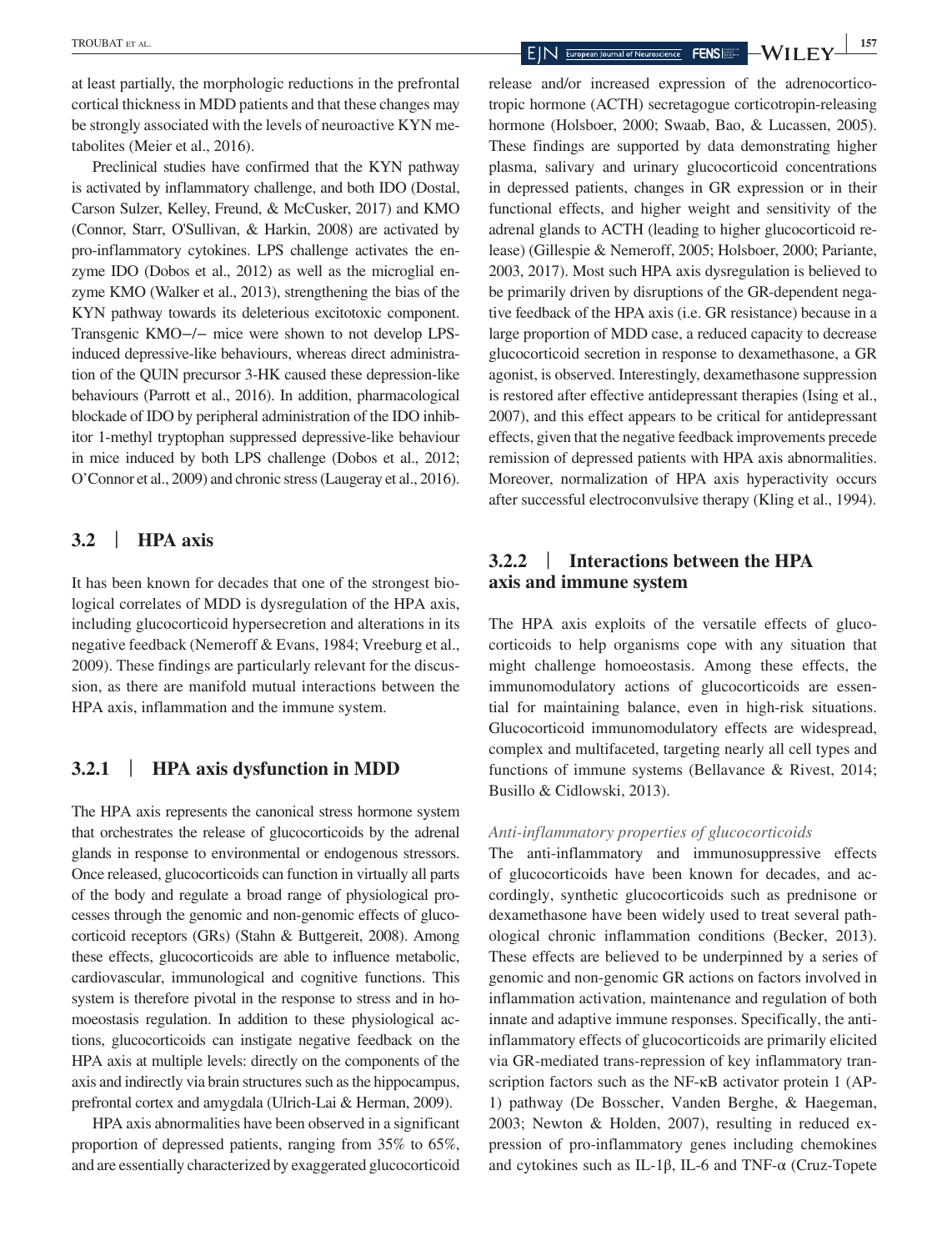& Cidlowski, 2015; Tuckermann et al., 2007). The mechanisms underlying these genomic effects include the following: (a) GR binding to glucocorticoid response elements in the promoter region of pro-inflammatory genes, negatively modulating AP-1 transcriptional activity; (b) direct GR interaction (tethering) with p65 and c-jun, subunit elements of NF-κB and AP-1, respectively, resulting in repression of their transcriptional activity; and (c) recruitment of histone deacetylases to NF-κB-dependent promoters. Moreover, other genomic actions of GR can occur through activation of anti-inflammatory genes. For instance, glucocorticoids have been shown to promote tristetraprolin, which is able to destabilize the mRNA of many pro-inflammatory cytokines (Carrick, Lai, & Blackshear, 2004; Smoak & Cidlowski, 2006). Immunosuppressive activities of glucocorticoids also include non-genomic activities based on direct interaction with membrane proteins and negative regulation of pro-inflammatory signalling pathways, such as GR-mediated activation of MAPK phosphatase 1 (MKP-1), inhibiting MAPK signalling and preventing expression of many pro-inflammatory factors (Ayroldi et al., 2012; Busillo & Cidlowski, 2013). Taken together, these effects can impact the immune response at physiological and cellular levels. In particular, the immunosuppressive effects of glucocorticoids can induce apoptosis in immune cells such as T lymphocytes, neutrophils, basophils and eosinophils (Sorrells & Sapolsky, 2007).

Regardless, one important question is how do the anti-inflammatory effects of glucocorticoids interact with HPA axis abnormalities and glucocorticoid hypersecretion in patients with MDD, particularly in the light of the neuroinflammation hypothesis of depression. At first glance, both effects may seem irreconcilable, but several mechanisms and observations may actually provide explanations for these apparent discrepancies in glucocorticoid functions in patients with MDD, especially when considering the potential pro-inflammatory effects of glucocorticoids, as described below.

#### *Pro-inflammatory properties of glucocorticoids*

In addition to well-established anti-inflammatory actions, accumulating evidence indicates that glucocorticoids exhibit pro-inflammatory properties (for a review see Cruz-Topete & Cidlowski, 2015). At least three mechanisms that putatively support such pro-inflammatory glucocorticoid actions have been proposed to date. All of them focus on the genomic effects of GRs and on the induced expression of immune-related genes promoting pro-inflammatory responses (Chinenov & Rogatsky, 2007; Galon et al., 2002).

First, glucocorticoids have been shown to activate TLR pathways and to increase expression of several members of the TLR family critical for inflammation induction, including TLR2 and TLR4 (Chinenov & Rogatsky, 2007; Hermoso, Matsuguchi, Smoak, & Cidlowski, 2004; Homma et al., 2004). These findings are remarkable considering that

glucocorticoid actions have generally been associated with TLR attenuation (rather than activation), notably via GRmediated MKP-1 activation. Furthermore, it appears that pro-inflammatory glucocorticoid effects can be strongly potentiated in the presence of pro-inflammatory cytokines such as TNF-α and leukaemia inhibitory factor, a cytokine related to the IL-6 family. A synergistic action between glucocorticoids and these cytokines has been shown to stimulate pro-inflammatory pathways, including the induction of factors such as TLR2, TLR4, SerpinA3 and signal transducer and activator of transcription 3 (STAT3) target genes (Bornstein et al., 2004; Langlais, Couture, Balsalobre, & Drouin, 2008; Lannan, Galliher-Beckley, Scoltock, & Cidlowski, 2012).

Second, glucocorticoids have been reported to promote expression of P2Y2 purinergic receptors, activation of which by ATP leads to IL-6 secretion by endothelial cells, contributing to inflammation and the immune response (Ding, Gao, Jacobson, & Suffredini, 2010).

A third putative mechanism involves inflammasome regulation through genomic actions of GR. Specifically, glucocorticoids promote expression of the NLRP3 gene. By facilitating NLRP3 induction and inflammasome formation, glucocorticoids promote activation of the inflammatory response and the release of pro-inflammatory cytokines such as IL-1β (Busillo, Azzam, & Cidlowski, 2011).

#### *Chronic stress and depression promote the proinflammatory action of glucocorticoids*

One circumstance under which the pro-inflammatory properties of glucocorticoids seem privileged is stress. Indeed, the pro-inflammatory actions of glucocorticoids appear to be exacerbated in animals exposed to acute or chronic stress, indicating that distinct glucocorticoid effects on inflammation may depend on circumstances (Bellavance & Rivest, 2014). The fact that the pro-inflammatory effects of glucocorticoids may surpass their anti-inflammatory effects within the context of stress (Dantzer, 2018) is particularly relevant for patients with MDD, as stress is a major risk factor for MDD. Chronic stress has reliably been associated with HPA axis abnormalities along with the salient features of inflammation in patients and animal models (Espinosa-Oliva et al., 2011; Farooq et al., 2018; Laugeray et al., 2016; Pariante, 2017; Surget et al., 2011). This, may at least partly explain why HPA axis hyperactivity and inflammation can coexist in patients with MDD, leading to high levels of glucocorticoids along with inflammatory markers such as IL-1, IL-6, TNF- $\alpha$  and CRP and microglial activation in the same patients (Cattaneo et al., 2013).

Another aspect of the relationship between the HPA axis and inflammation in MDD is linked to the GR deficiency observed in patients and animal models (Pariante, 2017). Indeed, disruption of HPA axis negative feedback in those with MDD has been attributed to impaired GR functions caused by GR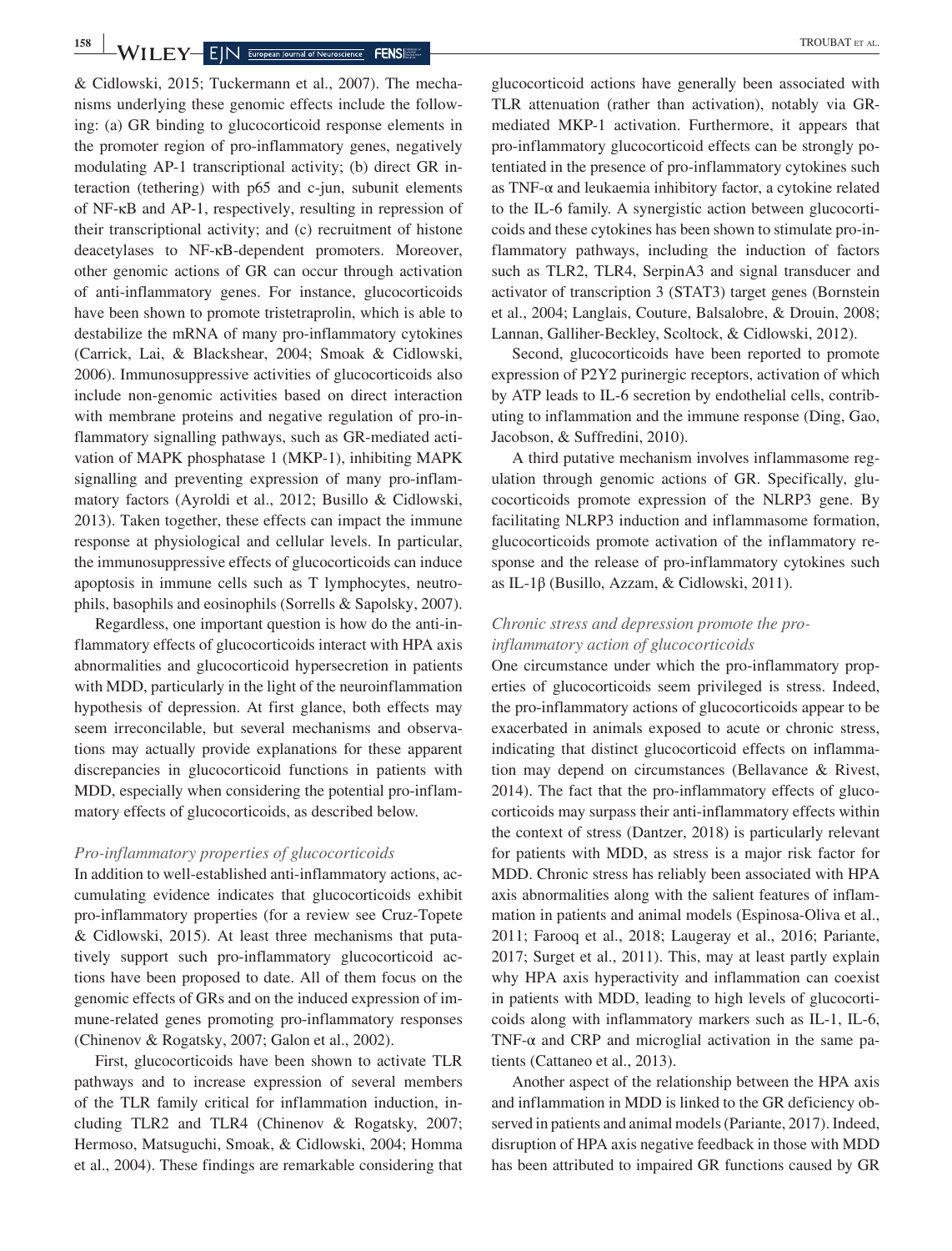desensitization and defective responsivity. As such, even under high levels of glucocorticoid, GR is unable to fulfil its regulatory control over HPA axis activity and therefore to reduce glucocorticoid release (Surget et al., 2011). Hence, it is possible that such GR functional deficits apply not only to their regulatory role with regard to the HPA axis but also to other GR functions, including immunomodulatory actions. In this case, GRs may also become unable to exert their anti-inflammatory actions even under high glucocorticoid levels, resulting in the elevation of pro-inflammatory cytokines and neuroinflammation in those with MDD. This possibility has indeed been supported by several clinical results showing, for example, that (1) elevated glucocorticoid levels and inflammation may occur in the same depressed patients and (2) GR resistance is observed in these patients and applies to both the HPA axis and inflammatory responses (Carvalho, Garner, Dew, Fazakerley, & Pariante, 2010; Cattaneo et al., 2013).

#### *Reciprocal interactions exist between the hpa axis and immune systems*

Finally, if the HPA axis and glucocorticoids are generally considered to regulate the immune response, diverse mediators of the immune system can similarly modulate HPA axis activity. More specifically, pro-inflammatory cytokines have been shown to promote activation of the HPA axis and elicit glucocorticoid release (Rivest, 2010). This is the case when pro-inflammatory cytokines are produced in the brain during neuroinflammation and can therefore directly trigger activation of the HPA axis by their effects on hypothalamic cells. Peripheral, circulating inflammatory mediators also affect HPA axis activity, reaching the hypothalamus directly through the endothelium of the circumventricular organs or an altered BBB (Bellavance & Rivest, 2014) or indirectly through afferent fibres from the vagus nerve conveying information about peripheral inflammation (Sternberg, 2006; Tracey, 2009). Alternatively, findings indicate that peripheral inflammatory mediators also lead to parenchymal release from brain capillaries involving myeloid differentiation primary response88 (MyD88), COX-1, COX-2 and prostaglandin  $E_2$  and relaying stimulatory signals to the HPA axis (Elander et al., 2009; García-Bueno, Serrats, & Sawchenko, 2009; Serrats et al., 2010).

#### **3.3** | **Neurogenesis and neuroplasticity**

# **3.3.1** | **Adult hippocampal neurogenesis**

It is now well established that neurogenesis persists during adulthood. However, the generation of new-born neurons in adults is restricted to some brain areas known as adult neurogenic niches, namely, the subventricular zone of the lateral ventricles and the sub-granular zone of the dentate gyrus of the hippocampus (Altman, 1962; Altman & Das, 1965;

Eriksson et al., 1998). There has been some debate regarding the persistence of this phenomenon in the hippocampus of humans during adulthood, with some authors claiming that it is limited to childhood/early adolescence (Sorrells et al., 2018). Nevertheless, convincing data now strongly support the idea that this process is still present in adults (Boldrini et al., 2018, 2019; Moreno-Jiménez et al., 2019; Spalding et al., 2013). The birth of new neurons during adulthood undergoes a sequential process, starting with radial neural stem cells (rNSCs), which produce a copy of themselves together with neuroprogenitor (also known as type 2 cells) amplification (Bonaguidi et al., 2011; Encinas et al., 2011). Type 2 cells divide and differentiate into neuroblasts that generate immature neurons, which become mature granule cells. In total, the entire process takes approximately 8 weeks (Toda, Parylak, Linker, & Gage, 2019) and is strongly stimulated by brain-derived neurotrophic factor (BDNF) (Li, Jiang, Zhang, & Chen, 2009), a neurotrophic factor expressed in various brain regions that also has significant effects on neuronal plasticity (Cheng et al., 2011; Wang et al., 2015).

# **3.3.2** | **Adult neurogenesis, depression and antidepressants**

Several findings have led to the idea that adult hippocampal neurogenesis may be crucial in the pathophysiology of depression as well as in its aetiology and in the effects of antidepressant drugs (see Eisch & Petrik, 2012; Eliwa et al., 2017; Tanti & Belzung, 2013a, 2013b for extensive reviews). This claim is supported by the following findings: (a) adult hippocampal neurogenesis is decreased both in animal models of depression and in human subjects undergoing a depressive episode; (b) chronic antidepressant drugs induce an increase in adult hippocampal neurogenesis; (c) an experimentally induced increase in adult hippocampal neurogenesis dampens the ability of stress to induce a depressive-like phenotype, whereas a decrease in adult neurogenesis alters stress sensitivity; and (d) ablation of hippocampal neurogenesis prevents the ability of antidepressants to induce remission. It should be noted, however, that the picture is more complex, as remission can also be induced independently from neurogenesis suggesting that the lack of neurogenesis does not elicit depression in a direct/linear way. Thus, any factor that decreases adult hippocampal neurogenesis might induce depressive-like behaviour. Neuroinflammation is one such factor.

# **3.3.3** | **Neuroinflammation and neurogenesis**

In fact, adult hippocampal neurogenesis is altered by several factors that induce neuroinflammation related depressive-like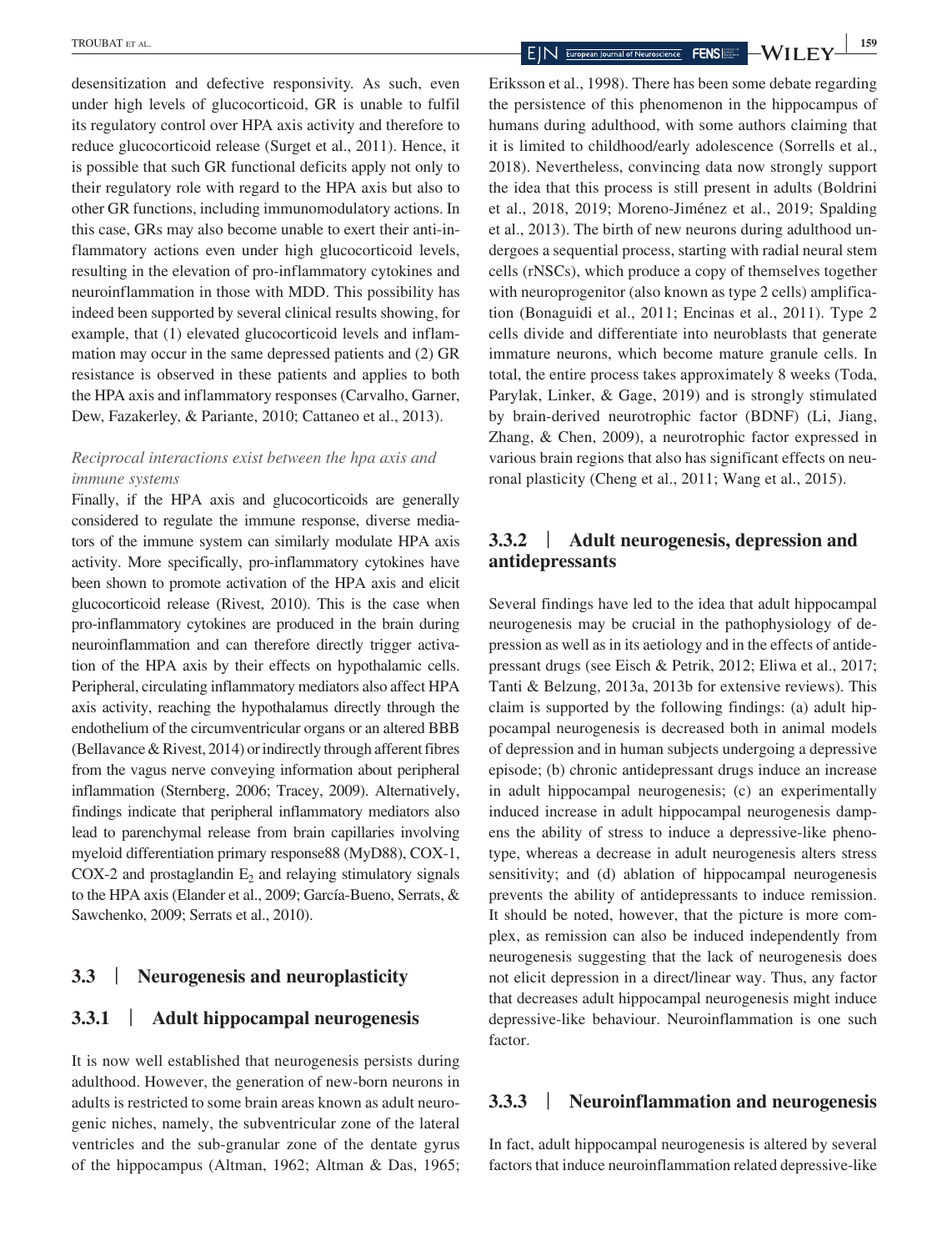behaviours, including LPS or IFN-α. LPS, which elicits depressive-like behaviours as well as neuroinflammation, attenuates adult hippocampal neurogenesis in rodents (Ekdahl, Claasen, Bonde, Kokaia, & Lindvall, 2003; Fujioka & Akema, 2010; Monje, Toda, & Palmer, 2003; Wu et al., 2007; Zonis et al., 2013) together with a decrease in BDNF expression (Guan & Fang, 2006; Lapchak, Araujo, & Hefti, 1993). More precisely, chronic LPS reduces the dendritic length and postsynaptic cluster density of immature new-born granule cells in the hippocampus in mice (Llorens-Martín et al., 2014). This is also observed after IFN- $\alpha$  injection, which alters hippocampal cell proliferation (Cai et al., 2019; Kaneko et al., 2006; Zheng et al., 2014), survival (Cai et al., 2019) and neuronal differentiation (Zheng et al., 2014) in both rats and mice.

#### **3.3.4** | **Neurogenesis and microglia**

How can neuroinflammation induced decreases in adult hippocampal neurogenesis be explained? Microglial cells seem to be key players, as LPS-induced microglial activation inhibits hippocampal neurogenesis (Ekdahl et al., 2003; Monje et al., 2003). Adult new-born neurons are regulated by different components of the neurogenic niche, including microglia and astrocytes (Gonçalves et al., 2016; Hanisch & Kettenmann, 2007; de Miranda, Zhang, Katsumoto, & Teixeira, 2017; Sofroniew, 2015). Interestingly, within the neurogenic niche, microglia establish close contacts with all cells involved in the generation of new neurons, from rNSCs to neuroblasts and adult-born neurons themselves (Sierra et al., 2010). More precisely, microglia eliminate apoptotic adult adult-born neurons and neuroblasts through phagocytosis (Sierra et al., 2010). Furthermore, the survival of adult new-born cells requires that they become assimilated into a functional network, developing axonal and dendritic contacts. Several animal studies have suggested that microglia are involved in dendritic tree sprouting and in shaping the axonal terminals of adult-born granule cells as well as in the generation and elimination of the excess of synaptic contacts established by maturing granule cells from 2 to 8 weeks, a time when these cells undergo structural synaptic remodelling (Bolós et al., 2018). Thus, microglia participate in modulating adult-born neurons as well as mature granule cell connectivity. Regarding molecular mechanisms underlying these effects, a candidate process involves CX3C chemokine receptor 1 (CX3CR1), also known as fractalkine receptor or G-protein coupled receptor 13. For instance, neurogenesis is decreased in CX3CR1 KO mice (Rogers et al., 2011); more precisely, the density of dendritic spines of hippocampal adult-born granule cells is reduced in CX3CR1 KO mice (Bolós et al., 2018).

# **3.3.5** | **Cell and molecular underpinnings of neuroinflammation-induced neurogenesis alteration**

Inflammation might affect neurogenesis via several putative pathways. The main contributor to inflammatory-related decreases in adult hippocampal neurogenesis is related to microglia-induced release of pro-inflammatory cytokines, including TNF- $\alpha$ , IFN- $\alpha$ , IL-1 $\beta$  and IL6. Specifically, in 2003, Monje and colleagues showed that LPS-induced inflammation inhibits adult hippocampal neurogenesis via microglial release of IL-6 and TNF- $\alpha$  in rats (Monje et al., 2003). This was because the neurogenic lineage displayed higher sensitivity to pro-inflammatory agents than did the gliogenic lineage (Monje et al., 2003). The mechanisms underlying the effects of IFN- $\alpha$  were also elucidated, with IFN- $\alpha$  increasing interferon-stimulated gene 15 (ISG15), ubiquitin-specific peptidase 18 (USP18), and IL-6 expression. Co-treatment with a combination of ISG15, USP18 and IL-6 is sufficient to reduce neurogenesis on human hippocampal progenitor cell line (Borsini et al., 2018); therefore, this mechanism explains the anti-neurogenic effects of IFN-α. However, most efforts have concentrated on the molecular cascade underlying the effects of IL-1β. Indeed, direct exposure to IL-1β or to its inducers LPS and IFN- $\alpha$  decrease hippocampal neurogenesis and promote depressive-like behaviours in mice (Goshen et al., 2008; Koo & Duman, 2008) and rats (Kaneko et al., 2006; Monje et al., 2003), as found to occur after both acute in vitro injection (Green & Nolan, 2012; Ryan, O'Keeffe, O'Connor, Keeshan, & Nolan, 2013; Zunszain et al., 2012) or acute in vivo administration (Goshen et al., 2008; McPherson, Aoyama, & Harry, 2011) of IL-1β. Conversely, chronic IL-1β infusion into the dorsal hippocampus of mice for 4 weeks via osmotic mini-pumps decreased the number of hippocampal immature new-born neurons (Goshen et al., 2008). Similarly, transgenic over-expression of IL-1β in the dentate gyrus reduced immature granule cell levels (Wu et al., 2012), which was also found in a human hippocampal progenitor cell line (Borsini et al., 2018). Furthermore, it has been shown that chronic IL-1 $\beta$  over-expression impairs the complexity of neurites of immature new-born neurons of adult male rats (Hueston et al., 2018) and that IL-1β regulates both proliferation and differentiation of neural precursor cells (NPCs) from rat brain (Wang et al., 2007). Interestingly, the detrimental effects of IL-1β on neurogenesis can be counteracted by antidepressants, as it was found that sertraline and venlafaxine dampen the reduction in immature granule cells elicited by IL-1β (Borsini et al., 2018). These effects of IL-1 $\beta$  may be related to the fact that the cytokine is expressed at high levels within the hippocampus (Ban, Milon, Prudhomme, Fillion, & Haour, 1991; Parnet et al., 1994), possibly mediated through the IL-1 type 1 receptor (IL-1R1). In fact, NPCs express IL-1R1, suggesting that IL-1 $\beta$  may act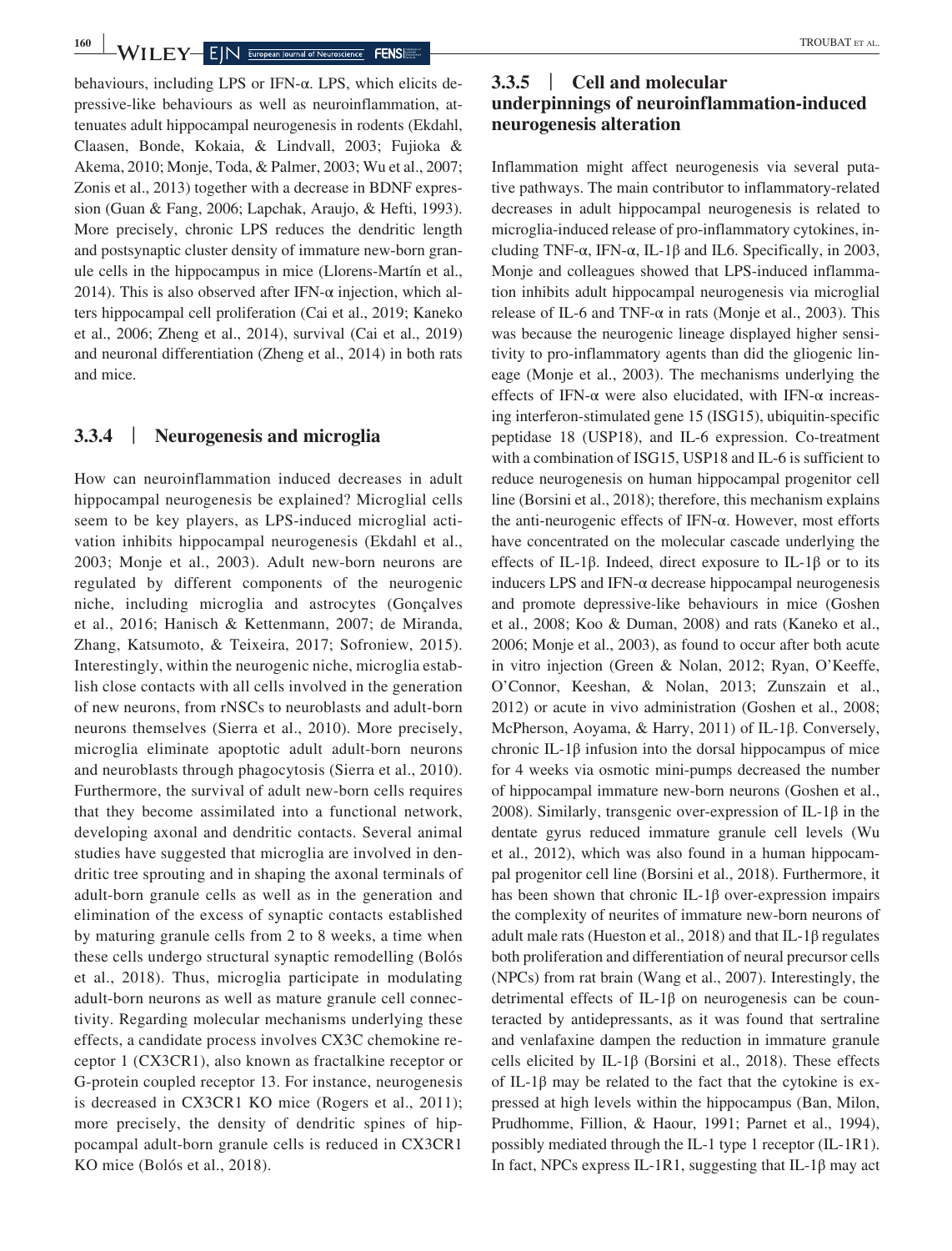directly on these cells (Green et al., 2012; Ryan et al., 2013), and it has been shown in a mouse model of viral encephalitis recovery that the detrimental effect of IL-1β on neurogenesis can be prevented by IL-1R1 antagonism (Garber et al., 2019). Others have explored the molecular mechanisms underlying the effects of IL-1β, showing that IL-1β activates STAT3 in NPCs, leading to a decrease in cell differentiation (Chen et al., 2013). Additionally, inhibition of the STAT3 pathway rescues neuronal differentiation in vitro, suggesting that this molecular pathway might be causal (Chen et al., 2013).

# **4** | **DISCUSSION**

As reviewed above, both preclinical and clinical data show that neuroinflammation is strongly associated with depression (main findings are recapitulated in Tables 1 and 2). Interestingly, inflammation may be one of causes for the higher prevalence of depression in women, as the prevalence of autoimmune diseases (Whitacre, 2001) like depression (Grigoriadis & Robinson, 2007) is twice as high in women than in men, and these findings may reflect gender differences in basal immune activity (Chapman et al., 2009). The gender difference in terms of prevalence of MDD begins in adolescence and does not appear to be related to sex hormones (Kessler, 2003) but rather to higher sensitivity to stressful life events (Kendler, Thornton, & Prescott, 2001) or childhood psychosocial stress (Takizawa, Danese, Maughan, & Arseneault, 2015), which may be attributed to inflammation. In support of this hypothesis, women exposed to an experimental endotoxin challenge (single injection of a low dose of endotoxin from *Escherichia coli*) displayed increased levels of depressed mood and feeling of social disconnection compared to those who received placebo (Moieni et al., 2015). However, other clinical data did not confirm the potential role of this inflammatory component, as anti-inflammatory compounds (and particularly celecoxib and omega-3 fatty acids in monotherapy) were found to have no significant antidepressant effects in women, as might have been expected (Bai et al., 2019).

**TABLE 1** Clinical evidence of neuroinflammation hypothesis in major depressive disorder

#### **Clinical evidence**

Increased circulating pro-inflammatory cytokines found in patient with treatment resistance depression

- Cytokines therapy in cancer patient and interferon therapy in patient with hepatitis C can induce depressive symptoms
- Imbalance in kynurenine metabolites pathways found in blood of depressed patient

Anti-inflammatory compounds have antidepressant effects

PET imaging shows activated microglia is depressed subject

Nonetheless, attempts to integrate together the different lines of evidence supporting the association of neuroinflammation, serotonin/kynurenine pathways, HPA axis and depression result in an incomplete picture. As an example, in response to the question of how inflammation may reduce serotonin brain availability, an initial "kynurenine" hypothesis of depression was proposed (Lapin, 2003) that suggested the existence of a shunt of the TRY catabolism pathway in favour of the KYN pathway. Subsequently, a "new 5-HT hypothesis of depression" put forward (Maes, Leonard, Myint, Kubera, & Verkerk, 2011), whereby increased levels of glucocorticoids, systemic inflammation and cell-mediated immune activation preferentially displace TRY catabolism towards the KYN pathway through a stimulating effect on TDO/IDO enzymes. Therefore, the serotoninergic hypothesis has been reconsidered within a serotonin-kynurenine-inflammatory hypothesis of depression, with the kynurenine pathway being connected with a more general "inflammatory hypothesis" of depression (Savitz, 2019). In addition, clarifying whether neuroinflammation is a consequence of MDD or a key aetiological factor causing depression appears to be a chickenor-egg dilemma. For instance, the TRY catabolism pathway may be displaced towards its KYN pathway by inflammation,

**TABLE 2** Roles of neuroinflammation in the physiopathology of major depressive disorder

#### **Physiopathology**

Neuroinflammation (NI) is mainly supported by microglial cells and astrocytes

NI results from activation of immune cells through stimulation of Pattern Recognition Receptors (PRR) such as Pathogen-Associated Molecular Patterns (PAMPs) and Damage-Associated Molecular Patterns (DAMPs) including Toll-like receptors, P2X7 receptors…

Specific Pathogen-Associated Molecular Patterns (PAMPs) like lipopolysaccharide can trigger pro-inflammatory cytokines and lead to "sickness behaviour"

- NI alters serotonin synthesis in switching tryptophan (TRY) catabolism in favour of Kynurenine (KYN) synthesis which metabolite Quinolinic Acid increases Glutamate neurotransmission
- Chronic stress may switch Glucocorticoids (GCs) towards proinflammatory effects by activation of Toll-like receptors or ATP gated Purinergic receptors and increased expression of NLRP3 Inflammasome
- Chronic stress induced altered hippocampal neurogenesis is mediated by NI through activation of IL1 receptor of progenitor cells and alteration of the Brain-Derived Neurotrophic Factor (BDNF) expression
- "Sterile inflammation" may be triggered by ATP stimulation of P2X7 receptor and activation of the P2X7 inflammasome pathway in particular through mechanical stress due to the impact of chronic stress on vascular function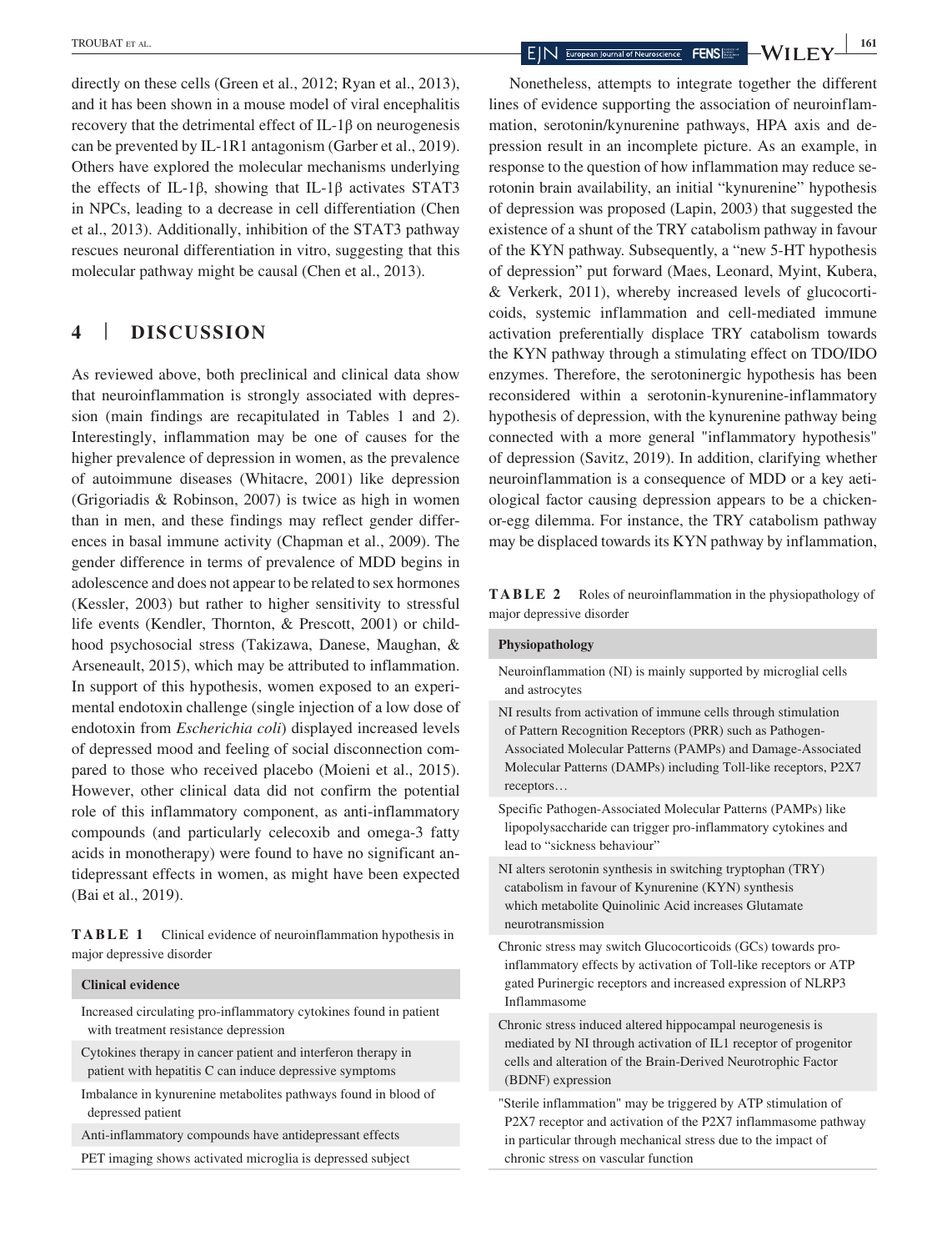yet its excitotoxic branch contributes, in turn, to enhance the inflammatory process.

Regarding the role of glucocorticoids in MDD, we cannot exclude the possibility that neuroinflammation in MDD is fuelled by HPA axis abnormalities and glucocorticoid hypersecretion; however, it is also possible that HPA axis abnormalities originate directly from neuroinflammation. It is clear from recent findings that glucocorticoid actions on immune systems are not limited to a monolithic anti-inflammatory effect, as previously believed (Busillo & Cidlowski, 2013). Instead, they provide elaborate regulation of the immune system with the possibility of finely tuning levels of anti-inflammatory and pro-inflammatory factors depending on circumstances, and glucocorticoids interact with other immunological molecules. It has been proposed that these apparently opposite dual actions of glucocorticoids act in concert to prepare the immune system to react to stressors through pro-inflammatory effects and to restore homoeostasis through its anti-inflammatory effects (Busillo & Cidlowski, 2013). Regardless, this suggestion is speculative, and it is therefore important to better understand how these two properties of glucocorticoids are dynamically balanced during immune responses and under stressors and to identify what circumstances may favour one or the other of the glucocorticoid actions. Considering the crosstalk between these HPA axis and immune response systems, it remains likely that the dysregulation of one will affect the other and that abnormalities in both systems may fuel each other in disorders such as depression.

In a similar manner, two different pathways may link neurogenesis, neuroinflammation and depression: (a) a direct pathway, in which neuroinflammation directly causes a reduction in neurogenesis, which in turn leads to depressive-like behaviours; and (b) an alternative pathway, according to which neuroinflammation and neurogenesis loss each independently contribute to the occurrence of depression. Abundant literature provides a large amount of evidence for the first proposal. Accordingly, neuroinflammation and the associated pro-inflammatory cytokines TNF-α, IL-1β and IL-6 cause a loss of hippocampal neurogenesis, which may promote depressive-like behaviours (Borsini et al., 2018; Monje et al., 2003). However, as mentioned above, neurogenesis loss does not always linearly induce depressive-like phenotypes. Thus, it may be that other factors triggered by neuroinflammation, including activation of the kynurenine pathway and excess glucocorticoids, synergize with neurogenesis loss, producing a depressive-like state. In this case, the neuroinflammation related decrease in adult neurogenesis would not be sufficient to induce depression but would act together with these other factors in a cumulative way. In this sense, one might propose that depression is not a unitary phenomenon. Indeed, some forms of depression would be caused by accumulation of (a) the activation of the excitotoxic branch of the kynurenine pathway;

plus (b) dysfunction of the HPA axis regulation; plus (c) decrease of hippocampal neurogenesis, whereas others might, for example, be related to another combination, including neurogenesis reductions with, for example, increased activity of brain areas associated to depression like the ventromedial prefrontal cortex, cingulate cortex or insula (Savitz, 2017; Thomson & Craighead, 2008). These different forms would potentially be alleviated via different therapeutic options.

At this stage, a picture emerges in which an altered KYN pathway in favour of its excitotoxic component and HPA axis dysregulation have the common effect of increasing extracellular glutamate and glutamate neurotransmission, which in turn can alter neurogenesis. This pathophysiological cascade seems to be triggered or sustained and reinforced by any chronic inflammatory conditions with increased circulating markers of inflammation being able to cross the BBB and activate microglia. One of the most convincing arguments in favour of peripheral inflammation as a causative factor of depression is the temporal relationship between the two phenomena. Several pathological chronic inflammatory conditions, such as cancer, cardiovascular diseases, obesity and type II diabetes, have been shown to be risk factors for depression, and this risk appears to be related to high levels of circulating CRP, IL-1 or IL-6 (Howren, Lamkin, & Suls, 2009). Additionally, gut dysbiosis, resulting from the interruption in the balance of microbiota, has been suggested to favour neuropsychiatric disorders such as Alzheimer's disease or depression (Luca, Mauro, Mauro, & Luca, 2019; Petersen & Round, 2014). Indeed, the BBB protects the brain tissue from any contact with peripheral immune cells, but under pathological conditions such as ischaemia (Ju et al., 2018) or chronic inflammation associated with ageing (Elahy et al., 2015) or chronic pain (Brooks, Hawkins, Huber, Egleton, & Davis, 2005), alterations in the BBB and blood/CSF permeability allow immune cells to penetrate the brain (Grønberg, Johansen, Kristiansen, & Hasseldam, 2013; Hickey, Hsu, & Kimura, 1991; Price et al., 2004). Moreover, it has been demonstrated that peripheral LPS challenge induces TNF-α synthesis in the liver and increases serum  $TNF-\alpha$ , which then crosses the BBB to activate brain microglia and induce cytokines and other pro-inflammatory factors (Qin et al., 2007).

Despite strong evidence to suggest that peripheral inflammation can trigger or strengthen the pathophysiological cascades causing neuroinflammation, it is more difficult to understand how depression can be initiated by a primary neuroinflammation that secondarily triggers and/or sustains the pathophysiological cascades and increases peripherally circulating inflammatory factors. One possible explanation is to consider neuroinflammation as the consequence of a brain disease such as a neurodegenerative disorder or cerebrovascular disease. A very large amount of data suggest that depression might be a risk factor or precede the clinical symptoms of both Alzheimer's disease (Tan et al., 2019)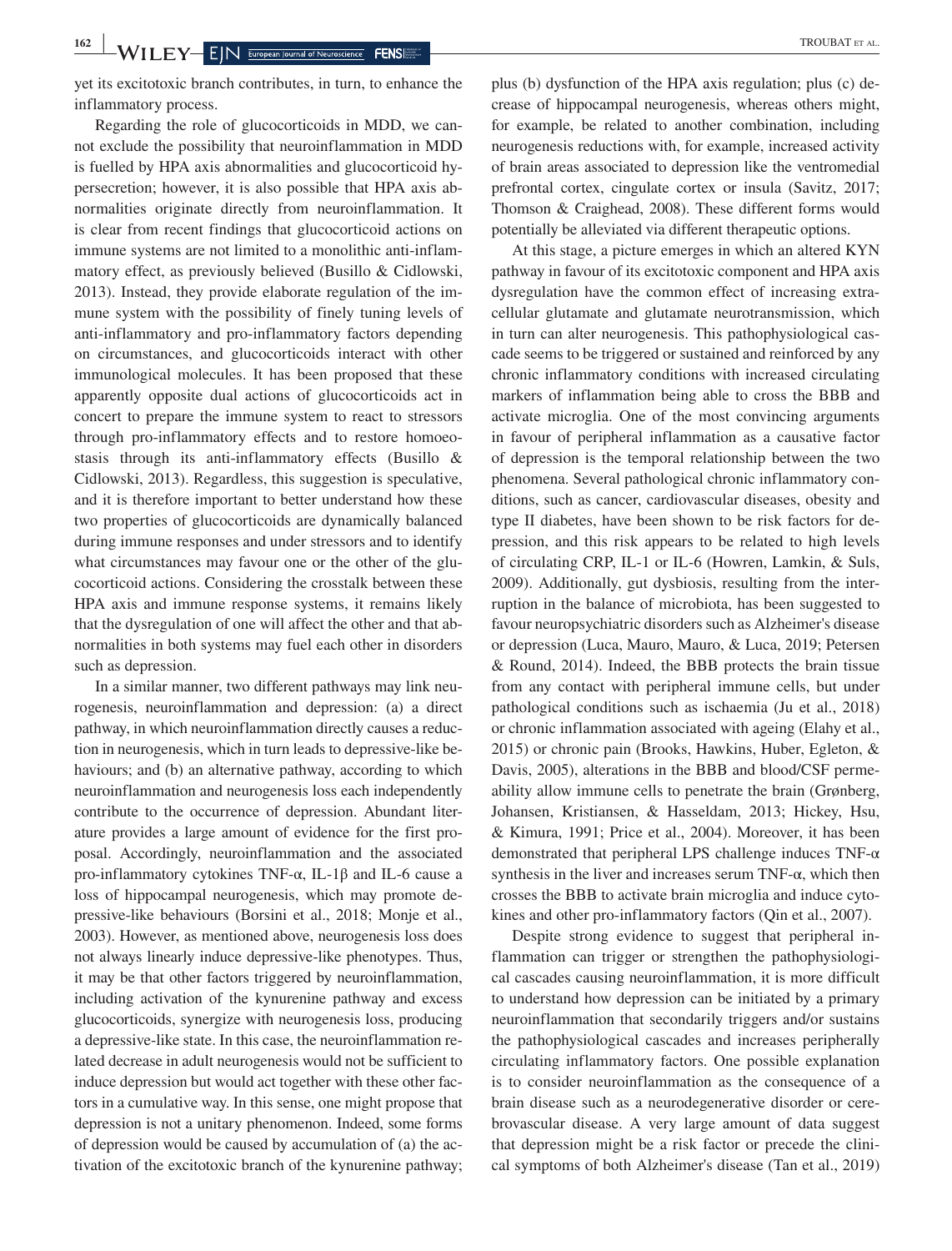and Parkinson's disease (Wang, Mao, Xiang, & Fang, 2018); moreover, both neurodegenerative disorders that have been shown to be associated with microglial activation (Ghadery et al., 2019; Hamelin et al., 2018). Similarly, depression, particularly depression in old age, has been suggested to be related to vascular abnormalities, as revealed by magnetic resonance imaging white matter hyperintensities (van Agtmaal, Houben, Pouwer, Stehouwer, & Schram, 2017) that correlate with inflammatory markers (Frodl & Amico, 2014). It is also possible to consider the potential role of "sterile neuroinflammation" in the absence of any neurodegenerative or cerebrovascular disease. A possible explanation arises from considering the impact of chronic stress on vascular function and the critical role of the neurovascular unit. For example, mice experiencing UCMS-induced behavioural changes that were reversed by the antidepressant fluoxetine exhibited subsequent changes in vascular reactivity and endothelial dysfunction that were independent of those attributable to ageing (Isingrini, Belzung, d'Audiffret, & Camus, 2011). In fact, these changes were related to a nitric oxide-dependent vasorelaxation mechanism (Isingrini, Belzung, Freslon, Machet, & Camus, 2012), which is known to be mediated by NMDA receptor activation (Garthwaite, Charles, & Chess-Williams, 1988). Chronic stress also reduces expression of claudin-5 in the nucleus accumbens, which alters BBB permeability and facilitates entry of IL-6 into the brain (Menard et al., 2017). Similarly, endothelial cells reportedly mediate communication between circulating monocytes and microglial cells in mice exposed to a repeated social defeat protocol that induced neuronal activation, cell adhesion expression, recruitment of circulating monocytes and microglial activation, all of which were prevented by prior administration of clonazepam (McKim et al., 2018). A similar study suggested that this notion that monocyte recruitment is needed to direct the impact of astrocytes on arteriolar dilation may also been considered as a potential factor of blood and brain communication and a key component of glucose transport from blood circulation to astrocytes and neurons. This vasodilatation effect was shown to be mediated by glutamate (Zonta et al., 2003), although there is less evidence regarding how vascular arteriolar dynamics affect glial and neural functioning. However, mechanical stimulation of brain cells may have functional implications: for example, it was possible to observe, in a cellular model expressing P2X7 receptors, mechanical stimulation promoted the release of extracellular ATP and consequently induced interleukin production (Lim, Lu, Beckel, & Mitchell, 2016). At a macroscopic level, the brain tissue is continuously under physical strain, which can now be well documented by ultrasound or magnetic resonance imaging (MRI) techniques and is described as brain tissue pulsatility. Brain tissue pulsatility is understood as brain structure motion and strain under perfusion and vascular function (Wagshul, Eide, & Madsen, 2011). Brain pulsatility correlates well with

electrophysiology and cognitive performance (Angel et al., 2018), and it has been shown to be increased in depressed patients (Desmidt et al., 2017). Therefore, it may be hypothesized that an increase in brain tissue pulsatility is associated with microglial activation through activation of the P2X7 inflammasome axis. In line with this hypothesis, endothelial shear stress can induce ATP release by both microglial cells (Green et al., 2018) and astrocytes (Lalo et al., 2014) and consequently activate P2X7-mediated inflammation. In addition, a recent study showed that mice chronically exposed to unpredictable alternating frequencies of ultrasound stimulations exhibit depressive-like behaviours associated with decreased neurogenesis and BDNF expression and neuroinflammation (Pavlov et al., 2019). These preliminary results offer new understanding of how chronic stress may lead to depression through the activation of complex mechanisms that integrate changes in monoamine and glutamate neurotransmission, HPA axis dysregulation and altered neurogenesis via a neuroinflammatory process that originates in the blood–brain communication system represented by the brain microcirculation and its close contact with glial and neuronal cells.

#### **CONFLICT OF INTEREST**

WEH reports consulting fees from Eisai, Janssen, Lundbeck, Otsuka, and UCB.

#### **AUTHOR CONTRIBUTIONS**

All authors contributed to the writing of the manuscript.

#### **ORCID**

*Romain Troub[at](https://orcid.org/0000-0002-0999-9979)* **ID** <https://orcid.org/0000-0002-9657-4222> *Samuel Leman* <https://orcid.org/0000-0002-0999-9979> *Thomas Desmidt* <https://orcid.org/0000-0003-0949-8389> *Boriana Atana[sova](https://orcid.org/0000-0002-0110-822X)* **<https://orcid.org/0000-0002-5877-4645>** *Bruno Brizard* <https://orcid.org/0000-0002-0110-822X> *Wissam El Hage* **b** <https://orcid.org/0000-0003-3877-0855> *Alexandre Surget* <https://orcid.org/0000-0002-0333-4634> *Catherine Belz[ung](https://orcid.org/0000-0002-6845-221X)* <https://orcid.org/0000-0001-6095-5974> *Vincent Camus* **b** <https://orcid.org/0000-0002-6845-221X>

#### **REFERENCES**

- Acosta-Rodriguez, E. V., Napolitani, G., Lanzavecchia, A., & Sallusto, F. (2007). Interleukins 1beta and 6 but not transforming growth factor-beta are essential for the differentiation of interleukin 17-producing human T helper cells. *Nature Immunology*, *8*, 942–949.
- Altman, J. (1962). Are new neurons formed in the brains of adult mammals? *Science*, *135*, 1127–1128.
- Altman, J., & Das, G. D. (1965). Post-natal origin of microneurones in the rat brain. *Nature*, *207*, 953–956.
- Anderson, N. R., Buffone, A., & Hammer, D. A. (2019). T lymphocytes migrate upstream after completing the leukocyte adhesion cascade. *Cell Adhesion & Migration*, *13*(1), 1–6.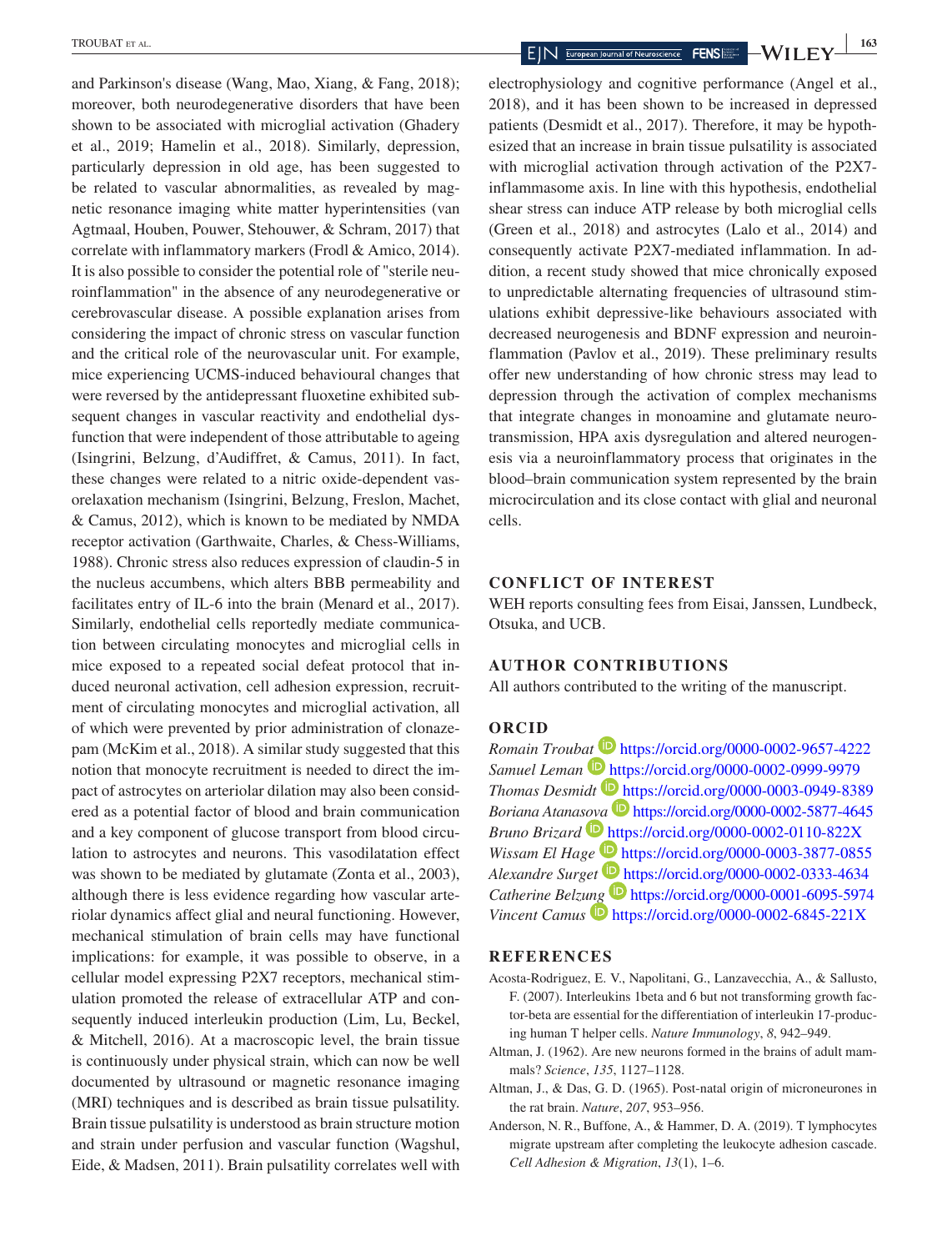- Andrade, L., Caraveo-Anduaga, J. J., Berglund, P., Bijl, R. V., de Graaf, R., Vollebergh, W., … Wittchen, H. U. (2003). The epidemiology of major depressive episodes: Results from the International Consortium of Psychiatric Epidemiology (ICPE) Surveys. *International Journal of Methods in Psychiatric Research*, *12*, 3–21.
- Angel, L., Bouazzaoui, B., Isingrini, M., Fay, S., Taconnat, L., Vanneste, S., … Remenieras, J.-P. (2018). Brain tissue pulsatility mediates cognitive and electrophysiological changes in normal aging: Evidence from ultrasound tissue pulsatility imaging (TPI). *Brain and Cognition*, *123*, 74–80.
- Asberg, M. (1997). Neurotransmitters and suicidal behavior. The evidence from cerebrospinal fluid studies. *Annals of the New York Academy of Sciences*, *836*, 158–181.
- Ayroldi, E., Cannarile, L., Migliorati, G., Nocentini, G., Delfino, D. V., & Riccardi, C. (2012). Mechanisms of the anti-inflammatory effects of glucocorticoids: Genomic and nongenomic interference with MAPK signaling pathways. *The FASEB Journal*, *26*, 4805–4820.
- Badawy, A.- A.-B. (2017). Kynurenine pathway of tryptophan metabolism: regulatory and functional aspects. *International Journal of Tryptophan Research*, *10*, 1178646917691938.
- Bai, S., Guo, W., Feng, Y., Deng, H., Li, G., Nie, H., … Tang, Z. (2019). Efficacy and safety of anti-inflammatory agents for the treatment of major depressive disorder: A systematic review and meta-analysis of randomised controlled trials. *Journal of Neurology, Neurosurgery and Psychiatry*, *91*(1), 21–32.
- Ban, E., Milon, G., Prudhomme, N., Fillion, G., & Haour, F. (1991). Receptors for interleukin-1 (alpha and beta) in mouse brain: Mapping and neuronal localization in hippocampus. *Neuroscience*, *43*, 21–30.
- Bao, A.-M., & Swaab, D. F. (2019). The human hypothalamus in mood disorders: The HPA axis in the center. *IBRO Rep*, *6*, 45–53.
- Barone, P. (2019). The "Yin" and the "Yang" of the kynurenine pathway: Excitotoxicity and neuroprotection imbalance in stress-induced disorders. *Behavioural Pharmacology*, *30*, 163–186.
- Bay-Richter, C., Linderholm, K. R., Lim, C. K., Samuelsson, M., Träskman-Bendz, L., Guillemin, G. J., … Brundin, L. (2015). A role for inflammatory metabolites as modulators of the glutamate N-methyl-D-aspartate receptor in depression and suicidality. *Brain, Behavior, and Immunity*, *43*, 110–117.
- Becker, D. E. (2013). Basic and clinical pharmacology of glucocorticosteroids. *Anesthesia Progress*, *60*, 25–32.
- Bélanger, M., & Magistretti, P. J. (2009). The role of astroglia in neuroprotection. *Dialogues in Clinical Neuroscience*, *11*, 281–295.
- Bellavance, M.-A., & Rivest, S. (2014). The HPA Immune axis and the immunomodulatory actions of glucocorticoids in the brain. *Frontiers in Immunology*, *5*, 136.
- Blier, P., de Montigny, C., & Chaput, Y. (1990). A role for the serotonin system in the mechanism of action of antidepressant treatments: Preclinical evidence. *Journal of Clinical Psychiatry*, *51*(Suppl), 14–20; discussion 21.
- Boldrini, M., Fulmore, C. A., Tartt, A. N., Simeon, L. R., Pavlova, I., Poposka, V., … Mann, J. J. (2018). Human hippocampal neurogenesis persists throughout aging. *Cell Stem Cell*, *22*, 589–599.e5.
- Boldrini, M., Galfalvy, H., Dwork, A. J., Rosoklija, G. B., Trencevska-Ivanovska, I., Pavlovski, G., … Mann, J. J. (2019). Resilience is associated with larger dentate gyrus, while suicide decedents with major depressive disorder have fewer granule neurons. *Biological Psychiatry*, *85*, 850–862.
- Bolós, M., Perea, J. R., Terreros-Roncal, J., Pallas-Bazarra, N., Jurado-Arjona, J., Ávila, J., & Llorens-Martín, M. (2018). Absence of microglial CX3CR1 impairs the synaptic integration of adult-born hippocampal granule neurons. *Brain, Behavior, and Immunity*, *68*, 76–89.
- Bonaguidi, M. A., Wheeler, M. A., Shapiro, J. S., Stadel, R. P., Sun, G. J., Ming, G., & Song, H. (2011). In vivo clonal analysis reveals self-renewing and multipotent adult neural stem cell characteristics. *Cell*, *145*, 1142–1155.
- Bonilla, F. A., & Oettgen, H. C. (2010). Adaptive immunity. *Journal of Allergy and Clinical Immunology*, *125*, S33–S40.
- Bornstein, S. R., Zacharowski, P., Schumann, R. R., Barthel, A., Tran, N., Papewalis, C., … Zacharowski, K. (2004). Impaired adrenal stress response in Toll-like receptor 2-deficient mice. *Proceedings of the National Academy of Sciences*, *101*, 16695–16700.
- Borsini, A., Cattaneo, A., Malpighi, C., Thuret, S., Harrison, N. A., Zunszain, P. A., & Pariante, C. M.; MRC ImmunoPsychiatry Consortium (2018). Interferon-alpha reduces human hippocampal neurogenesis and increases apoptosis via activation of distinct stat1-dependent mechanisms. *International Journal of Neuropsychopharmacology*, *21*, 187–200.
- Brooks, T. A., Hawkins, B. T., Huber, J. D., Egleton, R. D., & Davis, T. P. (2005). Chronic inflammatory pain leads to increased blood-brain barrier permeability and tight junction protein alterations. *American Journal of Physiology. Heart and Circulatory Physiology*, *289*, H738–H743.
- Brown, J. M., Stewart, J. C., Stump, T. E., & Callahan, C. M. (2011). Risk of coronary heart disease events over 15 years among older adults with depressive symptoms. *The American Journal of Geriatric Psychiatry*, *19*, 721–729.
- Brundin, L., Bryleva, E. Y., & Thirtamara Rajamani, K. (2017). Role of inflammation in suicide: from mechanisms to treatment. *Neuropsychopharmacology*, *42*, 271–283.
- Busillo, J. M., Azzam, K. M., & Cidlowski, J. A. (2011). Glucocorticoids sensitize the innate immune system through regulation of the NLRP3 inflammasome. *Journal of Biological Chemistry*, *286*, 38703–38713.
- Busillo, J. M., & Cidlowski, J. A. (2013). The five Rs of glucocorticoid action during inflammation: Ready, reinforce, repress, resolve, and restore. *Trends in Endocrinology & Metabolism*, *24*, 109–119.
- Busse, M., Busse, S., Myint, A. M., Gos, T., Dobrowolny, H., Müller, U. J., … Steiner, J. (2015). Decreased quinolinic acid in the hippocampus of depressive patients: Evidence for local anti-inflammatory and neuroprotective responses? *European Archives of Psychiatry and Clinical Neuroscience*, *265*, 321–329.
- Cai, B., Seong, K.-J., Bae, S.-W., Kook, M. S., Chun, C., Lee, J. H., … Kim, W.-J. (2019). Water-soluble arginyl–diosgenin analog attenuates hippocampal neurogenesis impairment through blocking microglial activation underlying NF-κB and JNK MAPK signaling in adult mice challenged by LPS. *Molecular Neurobiology*, *56*(9), 6218–6238.
- Capuron, L., Gumnick, J. F., Musselman, D. L., Lawson, D. H., Reemsnyder, A., Nemeroff, C. B., & Miller, A. H. (2002). Neurobehavioral effects of interferon-α in cancer patients: phenomenology and paroxetine responsiveness of symptom dimensions. *Neuropsychopharmacology*, *26*, 643–652.
- Carrick, D. M., Lai, W. S., & Blackshear, P. J. (2004). The tandem CCCH zinc finger protein tristetraprolin and its relevance to cytokine mRNA turnover and arthritis. *Arthritis Research & Therapy*, *6*, 1–17.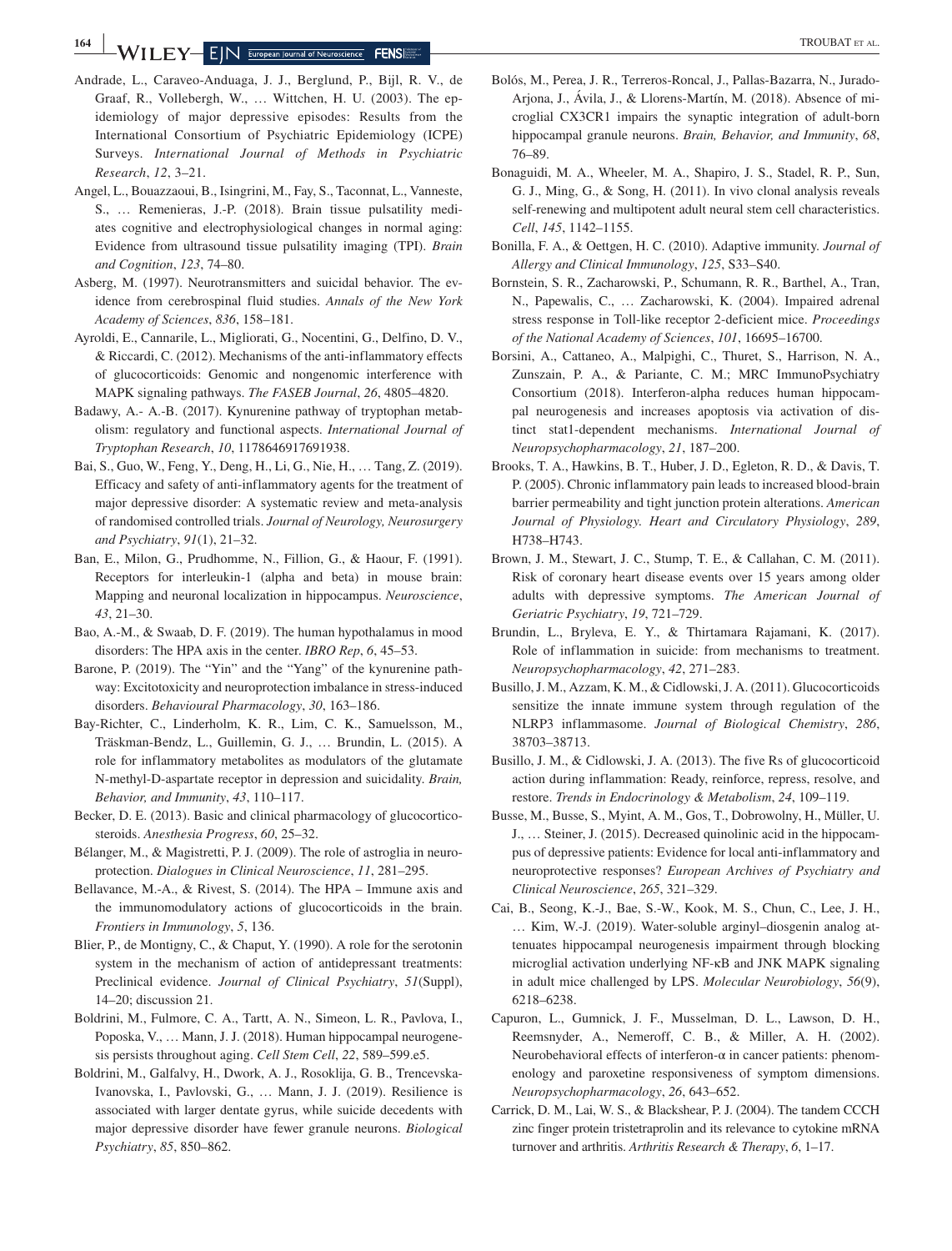- Carvalho, L. A., Garner, B. A., Dew, T., Fazakerley, H., & Pariante, C. M. (2010). Antidepressants, but not antipsychotics, modulate GR function in human whole blood: An insight into molecular mechanisms. *European Neuropsychopharmacology*, *20*, 379–387.
- Cassel, S. L., & Sutterwala, F. S. (2010). Sterile inflammatory responses mediated by the NLRP3 inflammasome. *European Journal of Immunology*, *40*, 607–611.
- Cattaneo, A., Gennarelli, M., Uher, R., Breen, G., Farmer, A., Aitchison, K. J., … Pariante, C. M. (2013). Candidate genes expression profile associated with antidepressants response in the GENDEP study: differentiating between baseline 'predictors' and longitudinal 'targets'. *Neuropsychopharmacology*, *38*, 377–385.
- Cauli, B., & Hamel, E. (2018). Brain perfusion and astrocytes. *Trends in Neurosciences*, *41*, 409–413.
- Chapman, B. P., Khan, A., Harper, M., Stockman, D., Fiscella, K., Walton, J., … Moynihan, J. (2009). Gender, race/ethnicity, personality, and interleukin-6 in urban primary care patients. *Brain, Behavior, and Immunity*, *23*, 636–642.
- Chen, E., Xu, D., Lan, X., Jia, B., Sun, L., Zheng, J. C., & Peng, H. (2013). A novel role of the STAT3 pathway in brain inflammation-induced human neural progenitor cell differentiation. *Current Molecular Medicine*, *13*, 1474–1484.
- Cheng, A. T., Chen, T. H., Chen, C. C., & Jenkins, R. (2000). Psychosocial and psychiatric risk factors for suicide. Case-control psychological autopsy study. *British Journal of Psychiatry*, *177*, 360–365.
- Cheng, P.-L., Song, A.-H., Wong, Y.-H., Wang, S., Zhang, X., & Poo, M.-M. (2011). Self-amplifying autocrine actions of BDNF in axon development. *Proceedings of the National Academy of Sciences*, *108*, 18430–18435.
- Chinenov, Y., & Rogatsky, I. (2007). Glucocorticoids and the innate immune system: Crosstalk with the Toll-like receptor signaling network. *Molecular and Cellular Endocrinology*, *275*, 30–42.
- Clark, S. M., Pocivavsek, A., Nicholson, J. D., Notarangelo, F. M., Langenberg, P., McMahon, R. P., … Tonelli, L. H. (2016). Reduced kynurenine pathway metabolism and cytokine expression in the prefrontal cortex of depressed individuals. *Journal of Psychiatry & Neuroscience*, *41*, 386–394.
- Congdon, K. L., Sanchez-Perez, L. A., & Sampson, J. H. (2019). Effective effectors: How T cells access and infiltrate the central nervous system. *Pharmacology & Therapeutics*, *197*, 52–60.
- Connor, T. J., Starr, N., O'Sullivan, J. B., & Harkin, A. (2008). Induction of indolamine 2,3-dioxygenase and kynurenine 3-monooxygenase in rat brain following a systemic inflammatory challenge: A role for IFN-gamma? *Neuroscience Letters*, *441*, 29–34.
- Cruz-Topete, D., & Cidlowski, J. A. (2015). One hormone, two actions: Anti- and pro-inflammatory effects of glucocorticoids. *NeuroImmunoModulation*, *22*, 20–32.
- Cserr, H. F., Harling-Berg, C. J., & Knopf, P. M. (1992). Drainage of brain extracellular fluid into blood and deep cervical lymph and its immunological significance. *Brain Pathology*, *2*, 269–276.
- Csölle, C., Baranyi, M., Zsilla, G., Kittel, A., Gölöncsér, F., Illes, P., … Sperlágh, B. (2013). Neurochemical changes in the mouse hippocampus underlying the antidepressant effect of genetic deletion of P2X7 receptors. *PLoS ONE*, *8*, e66547.
- Czeh, M., Gressens, P., & Kaindl, A. M. (2011). The yin and yang of microglia. *Developmental Neuroscience*, *33*, 199–209.
- Dantzer, R. (2018). Neuroimmune interactions: from the brain to the immune system and vice versa. *Physiological Reviews*, *98*, 477–504.
- De Bosscher, K., Vanden Berghe, W., & Haegeman, G. (2003). The interplay between the glucocorticoid receptor and nuclear factor-κB or activator protein-1: Molecular mechanisms for gene repression. *Endocrine Reviews*, *24*, 488–522.
- de Miranda, A. S., Zhang, C.-J., Katsumoto, A., & Teixeira, A. L. (2017). Hippocampal adult neurogenesis: Does the immune system matter? *Journal of the Neurological Sciences*, *372*, 482–495.
- Deemyad, T., Lüthi, J., & Spruston, N. (2018). Astrocytes integrate and drive action potential firing in inhibitory subnetworks. *Nature Communications*, *9*, 1–13.
- Desmidt, T., Brizard, B., Dujardin, P. A., Ternifi, R., Remenieras, J. P., Patat, F., … Camus, V. (2017). Brain tissue pulsatility is increased in midlife depression: A comparative study using ultrasound tissue pulsatility imaging. *Neuropsychopharmacology*, *42*, 2575–2582.
- Ding, Y., Gao, Z.-G., Jacobson, K. A., & Suffredini, A. F. (2010). Dexamethasone enhances ATP-induced inflammatory responses in endothelial cells. *Journal of Pharmacology and Experimental Therapeutics*, *335*, 693–702.
- Dobos, N., de Vries, E. F. J., Kema, I. P., Patas, K., Prins, M., Nijholt, I. M., … Eisel, U. L. M. (2012). The role of indoleamine 2,3-dioxygenase in a mouse model of neuroinflammation-induced depression. *Journal of Alzheimer's Disease*, *28*, 905–915.
- Dostal, C. R., Carson Sulzer, M., Kelley, K. W., Freund, G. G., & McCusker, R. H. (2017). Glial and tissue-specific regulation of Kynurenine Pathway dioxygenases by acute stress of mice. *Neurobiological Stress*, *7*, 1–15.
- Eisch, A. J., & Petrik, D. (2012). Depression and hippocampal neurogenesis: A road to remission? *Science*, *338*, 72–75.
- Ekdahl, C. T., Claasen, J.-H., Bonde, S., Kokaia, Z., & Lindvall, O. (2003). Inflammation is detrimental for neurogenesis in adult brain. *Proceedings of the National Academy of Sciences of the United States of America*, *100*, 13632–13637.
- Elahy, M., Jackaman, C., Mamo, J. C., Lam, V., Dhaliwal, S. S., Giles, C., … Takechi, R. (2015). Blood-brain barrier dysfunction developed during normal aging is associated with inflammation and loss of tight junctions but not with leukocyte recruitment. *Immunity & Ageing*, *12*, 2.
- Elander, L., Engström, L., Ruud, J., Mackerlova, L., Jakobsson, P.-J., Engblom, D., … Blomqvist, A. (2009). Inducible prostaglandin E2 synthesis interacts in a temporally supplementary sequence with constitutive prostaglandin-synthesizing enzymes in creating the hypothalamic–pituitary–adrenal axis response to immune challenge. *Journal of Neuroscience*, *29*, 1404–1413.
- Eliwa, H., Belzung, C., & Surget, A. (2017). Adult hippocampal neurogenesis: Is it the alpha and omega of antidepressant action? *Biochemical Pharmacology*, *141*, 86–99.
- Encinas, J. M., Michurina, T. V., Peunova, N., Park, J.-H., Tordo, J., Peterson, D. A., … Enikolopov, G. (2011). Division-coupled astrocytic differentiation and age-related depletion of neural stem cells in the adult hippocampus. *Cell Stem Cell*, *8*, 566–579.
- Engelhardt, B., Vajkoczy, P., & Weller, R. O. (2017). The movers and shapers in immune privilege of the CNS. *Nature Immunology*, *18*, 123–131.
- Eriksson, P. S., Perfilieva, E., Björk-Eriksson, T., Alborn, A. M., Nordborg, C., Peterson, D. A., & Gage, F. H. (1998). Neurogenesis in the adult human hippocampus. *Nature Medicine*, *4*, 1313–1317.
- Espinosa-Oliva, A. M., de Pablos, R. M., Villarán, R. F., Argüelles, S., Venero, J. L., Machado, A., & Cano, J. (2011). Stress is critical for LPS-induced activation of microglia and damage in the rat hippocampus. *Neurobiology of Aging*, *32*, 85–102.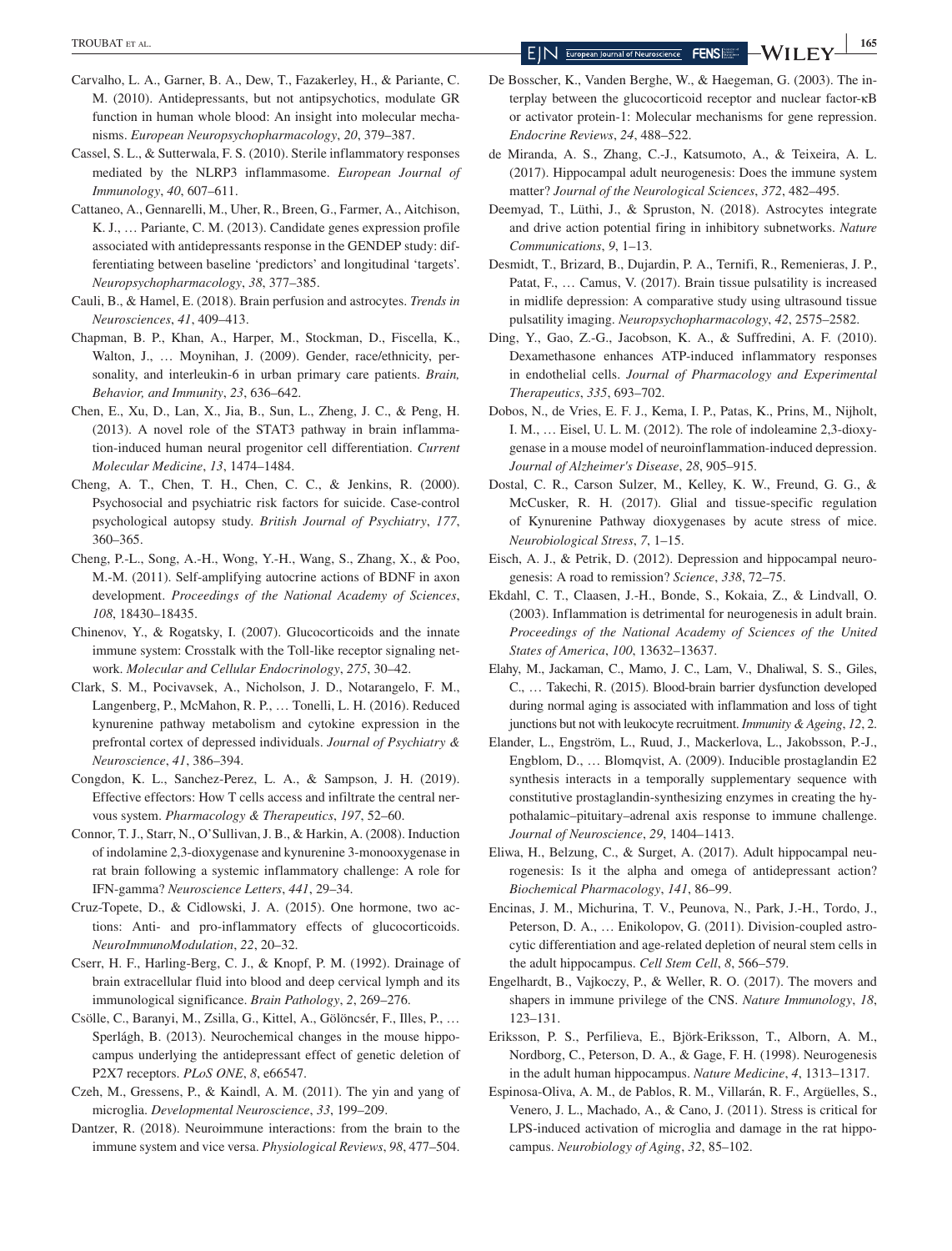Farina, C., Aloisi, F., & Meinl, E. (2007). Astrocytes are active players in cerebral innate immunity. *Trends in Immunology*, *28*, 138–145.

- Farooq, R. K., Isingrini, E., Tanti, A., Le Guisquet, A.-M., Arlicot, N., Minier, F., … Camus, V. (2012). Is unpredictable chronic mild stress (UCMS) a reliable model to study depression-induced neuroinflammation? *Behavioral Brain Research*, *231*, 130–137.
- Farooq, R. K., Tanti, A., Ainouche, S., Roger, S., Belzung, C., & Camus, V. (2018). A P2X7 receptor antagonist reverses behavioural alterations, microglial activation and neuroendocrine dysregulation in an unpredictable chronic mild stress (UCMS) model of depression in mice. *Psychoneuroendocrinology*, *97*, 120–130.
- Franco, R., & Fernández-Suárez, D. (2015). Alternatively activated microglia and macrophages in the central nervous system. *Progress in Neurobiology*, *131*, 65–86.
- Frodl, T., & Amico, F. (2014). Is there an association between peripheral immune markers and structural/functional neuroimaging findings? *Progress in Neuro-Psychopharmacology and Biological Psychiatry*, *48*, 295–303.
- Fujioka, H., & Akema, T. (2010). Lipopolysaccharide acutely inhibits proliferation of neural precursor cells in the dentate gyrus in adult rats. *Brain Research*, *1352*, 35–42.
- Galon, J., Franchimont, D., Hiroi, N., Frey, G., Boettner, A., Ehrhart-Bornstein, M., Oshea, J. J., Chrousos, G. P., & Bornstein, S. R. (2002). Gene profiling reveals unknown enhancing and suppressive actions of glucocorticoids on immune cells. *The FASEB Journal*, *16*, 61–71.
- Garber, C., Soung, A., Vollmer, L. L., Kanmogne, M., Last, A., Brown, J., & Klein, R. S. (2019). T cells promote microglia-mediated synaptic elimination and cognitive dysfunction during recovery from neuropathogenic flaviviruses. *Nature Neuroscience*, *22*(8), 1276–1288.
- García-Bueno, B., Serrats, J., & Sawchenko, P. E. (2009). Cerebrovascular cyclooxygenase-1 expression, regulation, and role in hypothalamic-pituitary-adrenal axis activation by inflammatory stimuli. *Journal of Neuroscience*, *29*, 12970–12981.
- Garthwaite, J., Charles, S. L., & Chess-Williams, R. (1988). Endotheliumderived relaxing factor release on activation of NMDA receptors suggests role as intercellular messenger in the brain. *Nature*, *336*, 385.
- Ghadery, C., Koshimori, Y., Christopher, L., Kim, J., Rusjan, P., Lang, A. E., … Strafella, A. P. (2019). The interaction between neuroinflammation and β-amyloid in cognitive decline in Parkinson's disease. *Molecular Neurobiology*, *57*(1), 492–501.
- Gillespie, C. F., & Nemeroff, C. B. (2005). Hypercortisolemia and depression. *Psychosomatic Medicine*, *67*(Suppl 1), S26–28.
- Gimsa, U., Mitchison, N. A., & Brunner-Weinzierl, M. C. (2013). Immune privilege as an intrinsic CNS property: Astrocytes protect the CNS against T-cell-mediated neuroinflammation. *Mediators of Inflammation*, *2013*, 320519.
- Gonçalves, A., Lin, C.-M., Muthusamy, A., Fontes-Ribeiro, C., Ambrósio, A. F., Abcouwer, S. F., … Antonetti, D. A. (2016). Protective effect of a GLP-1 analog on ischemia-reperfusion induced blood-retinal barrier breakdown and inflammation. *Investigative Ophthalmology & Visual Science*, *57*, 2584–2592.
- Goshen, I., Kreisel, T., Ben-Menachem-Zidon, O., Licht, T., Weidenfeld, J., Ben-Hur, T., & Yirmiya, R. (2008). Brain interleukin-1 mediates chronic stress-induced depression in mice via adrenocortical activation and hippocampal neurogenesis suppression. *Molecular Psychiatry*, *13*, 717–728.
- Green, H. F., & Nolan, Y. M. (2012). Unlocking mechanisms in interleukin-1β-induced changes in hippocampal neurogenesis–a role for GSK-3β and TLX. *Transl. Psychiatry*, *2*, e194.
- Green, H. F., Treacy, E., Keohane, A. K., Sullivan, A. M., O'Keeffe, G. W., & Nolan, Y. M. (2012). A role for interleukin-1β in determining the lineage fate of embryonic rat hippocampal neural precursor cells. *Molecular and Cellular Neurosciences*, *49*, 311–321.
- Green, J. P., Souilhol, C., Xanthis, I., Martinez-Campesino, L., Bowden, N. P., Evans, P. C., & Wilson, H. L. (2018). Atheroprone flow activates inflammation via endothelial ATP-dependent P2X7-p38 signalling. *Cardiovascular Research*, *114*, 324–335.
- Grigoriadis, S., & Robinson, G. E. (2007). Gender issues in depression. *Annals of Clinical Psychiatry*, *19*, 247–255.
- Grønberg, N. V., Johansen, F. F., Kristiansen, U., & Hasseldam, H. (2013). Leukocyte infiltration in experimental stroke. *Journal of Neuroinflammation*, *10*, 892.
- Guan, Z., & Fang, J. (2006). Peripheral immune activation by lipopolysaccharide decreases neurotrophins in the cortex and hippocampus in rats. *Brain, Behavior, and Immunity*, *20*, 64–71.
- Guillemin, G. J. (2012). Quinolinic acid, the inescapable neurotoxin. *FEBS Journal*, *279*, 1356–1365.
- Guillemin, G. J., Cullen, K. M., Lim, C. K., Smythe, G. A., Garner, B., Kapoor, V., … Brew, B. J. (2007). Characterization of the kynurenine pathway in human neurons. *Journal of Neurochemistry*, *27*, 12884–12892.
- Guillemin, G. J., Smythe, G., Takikawa, O., & Brew, B. J. (2005). Expression of indoleamine 2,3-dioxygenase and production of quinolinic acid by human microglia, astrocytes, and neurons. *Glia*, *49*, 15–23.
- Guttenplan, K. A., & Liddelow, S. A. (2019). Astrocytes and microglia: Models and tools. *Journal of Experimental Medicine*, *216*, 71–83.
- Haapakoski, R., Mathieu, J., Ebmeier, K. P., Alenius, H., & Kivimäki, M. (2015). Cumulative meta-analysis of interleukins 6 and 1β, tumour necrosis factor  $α$  and C-reactive protein in patients with major depressive disorder. *Brain, Behavior, and Immunity*, *49*, 206–215.
- Hamelin, L., Lagarde, J., Dorothée, G., Potier, M. C., Corlier, F., Kuhnast, B., … Sarazin, M. (2018). Distinct dynamic profiles of microglial activation are associated with progression of Alzheimer's disease. *Brain*, *141*, 1855–1870.
- Hanisch, U.-K., & Kettenmann, H. (2007). Microglia: Active sensor and versatile effector cells in the normal and pathologic brain. *Nature Neuroscience*, *10*, 1387–1394.
- Hannestad, J., DellaGioia, N., Gallezot, J.-D., Lim, K., Nabulsi, N., Esterlis, I., … Carson, R. E. (2013). The neuroinflammation marker translocator protein is not elevated in individuals with mild-to-moderate depression: A [<sup>11</sup>C]PBR28 PET study. *Brain, Behavior, and Immunity*, *33*, 131–138.
- Heneka, M. T., Carson, M. J., El Khoury, J., Landreth, G. E., Brosseron, F., Feinstein, D. L., … Kummer, M. P. (2015). Neuroinflammation in Alzheimer's disease. *Lancet Neurology*, *14*, 388–405.
- Hermoso, M. A., Matsuguchi, T., Smoak, K., & Cidlowski, J. A. (2004). Glucocorticoids and tumor necrosis factor alpha cooperatively regulate toll-like receptor 2 gene expression. *Molecular and Cellular Biology*, *24*, 4743–4756.
- Hickey, W. F., Hsu, B. L., & Kimura, H. (1991). T-lymphocyte entry into the central nervous system. *Journal of Neuroscience Research*, *28*, 254–260.
- Hirschfeld, R. M. (2000). History and evolution of the monoamine hypothesis of depression. *Journal of Clinical Psychiatry*, *61*(Suppl 6), 4–6.
- Holmes, S. E., Hinz, R., Conen, S., Gregory, C. J., Matthews, J. C., Anton-Rodriguez, J. M., … Talbot, P. S. (2018). Elevated translocator protein in anterior cingulate in major depression and a role for inflammation in suicidal thinking: A positron emission tomography study. *Biological Psychiatry*, *83*, 61–69.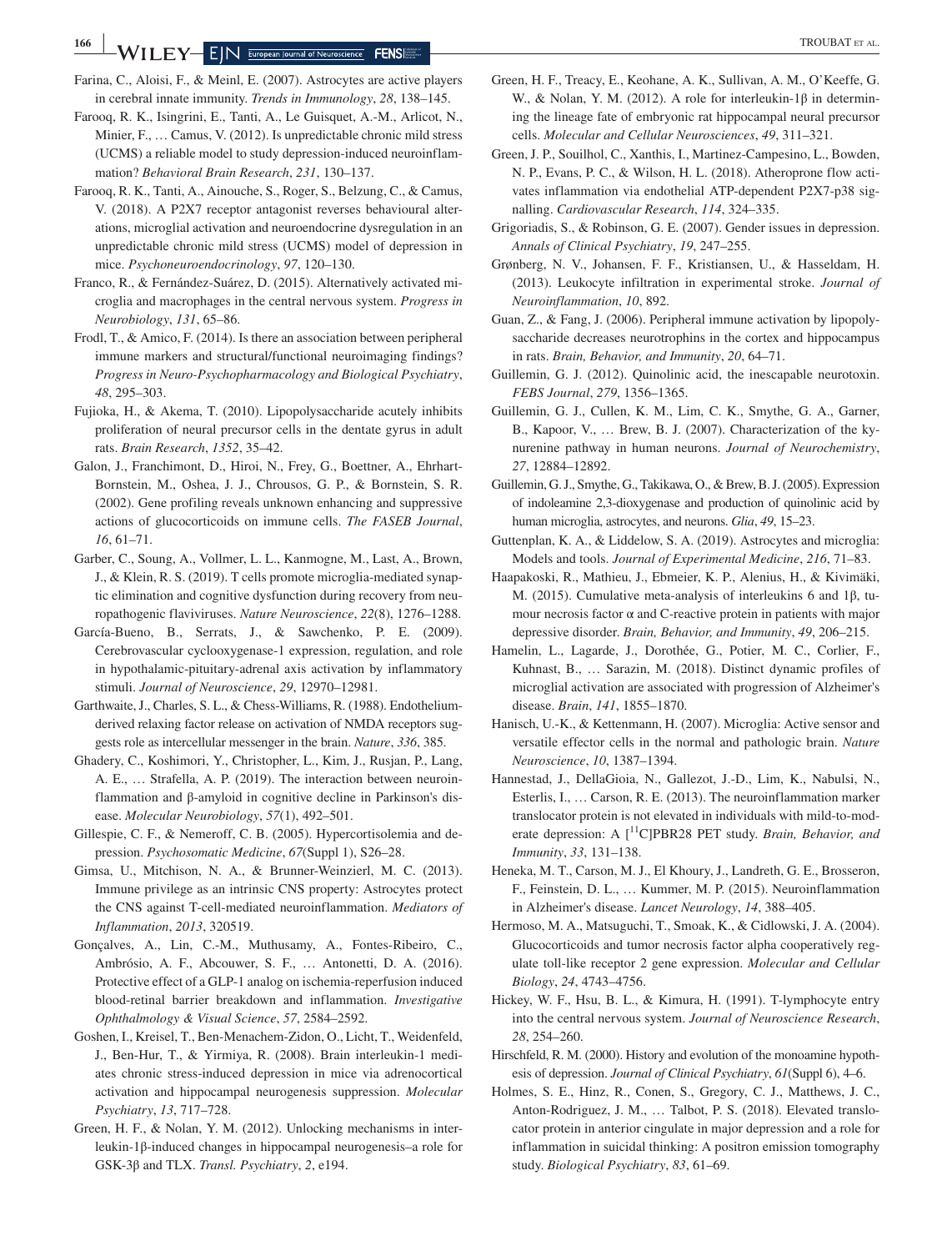- Holsboer, F. (2000). The corticosteroid receptor hypothesis of depression. *Neuropsychopharmacology*, *23*, 477–501.
- Homma, T., Kato, A., Hashimoto, N., Batchelor, J., Yoshikawa, M., Imai, S., … Matsumoto, K. (2004). Corticosteroid and cytokines synergistically enhance toll-like receptor 2 expression in respiratory epithelial cells. *American Journal of Respiratory Cell and Molecular Biology*, *31*, 463–469.
- Hoogland, I. C. M., Houbolt, C., van Westerloo, D. J., van Gool, W. A., & van de Beek, D. (2015). Systemic inflammation and microglial activation: Systematic review of animal experiments. *Journal of Neuroinflammation*, *12*, 114.
- Howren, M., Lamkin, D., & Suls, J. (2009). Associations of depression with C-reactive protein, IL-1, and IL-6: A meta-analysis. *Psychosomatic Medicine*, *71*, 171–186.
- Hu, S., Sheng, W. S., Ehrlich, L. C., Peterson, P. K., & Chao, C. C. (2000). Cytokine effects on glutamate uptake by human astrocytes. *NeuroImmunoModulation*, *7*, 153–159.
- Huang, Y., Smith, D. E., Ibáñez-Sandoval, O., Sims, J. E., & Friedman, W. J. (2011). Neuron-specific effects of interleukin-1β are mediated by a novel isoform of the IL-1 receptor accessory protein. *Journal of Neuroscience*, *31*, 18048–18059.
- Hueston, C. M., O'Leary, J. D., Hoban, A. E., Kozareva, D. A., Pawley, L. C., O'Leary, O. F., … Nolan, Y. M. (2018). Chronic interleukin-1β in the dorsal hippocampus impairs behavioural pattern separation. *Brain, Behavior, and Immunity*, *74*, 252–264.
- Ising, M., Horstmann, S., Kloiber, S., Lucae, S., Binder, E. B., Kern, N., … Holsboer, F. (2007). Combined dexamethasone/corticotropin releasing hormone test predicts treatment response in major depression – a potential biomarker? *Biol*. *Psychiatry*, *62*, 47–54.
- Isingrini, E., Belzung, C., d'Audiffret, A., & Camus, V. (2011). Early and late-onset effect of chronic stress on vascular function in mice: a possible model of the impact of depression on vascular disease in aging. *American Journal of Geriatric Psychiatry*, *19*, 335–346.
- Isingrini, E., Belzung, C., Freslon, J.-L., Machet, M.-C., & Camus, V. (2012). Fluoxetine effect on aortic nitric oxide-dependent vasorelaxation in the unpredictable chronic mild stress model of depression in mice. *Psychosomatic Medicine*, *74*, 63–72.
- Jeong, H.-G., Lee, J. J., Lee, S. B., Park, J. H., Huh, Y., Han, J. W., … Kim, K. W. (2013). Role of severity and gender in the association between late-life depression and all-cause mortality. *International Psychogeriatrics*, *25*, 677–684.
- Jhamandas, K. H., Boegman, R. J., Beninger, R. J., Miranda, A. F., & Lipic, K. A. (2000). Excitotoxicity of quinolinic acid: Modulation by endogenous antagonists. *Neurotoxicity Research*, *2*, 139–155.
- Jiang, L.-H., Baldwin, J., Roger, S., & Baldwin, S. (2013). Insights into the molecular mechanisms underlying mammalian P2X7 receptor functions and contributions in diseases, revealed by structural modeling and single nucleotide polymorphisms. *Frontiers in Pharmacology*, *4*, 55.
- Ju, F., Ran, Y., Zhu, L., Cheng, X., Gao, H., Xi, X., … Zhang, S. (2018). Increased BBB permeability enhances activation of microglia and exacerbates loss of dendritic spines after transient global cerebral ischemia. *Frontiers in Cellular Neuroscience*, *12*, 236.
- Kaneko, N., Kudo, K., Mabuchi, T., Takemoto, K., Fujimaki, K., Wati, H., … Kanba, S. (2006). Suppression of cell proliferation by interferon-alpha through interleukin-1 production in adult rat dentate gyrus. *Neuropsychopharmacology*, *31*, 2619–2626.
- Kappelmann, N., Lewis, G., Dantzer, R., Jones, P. B., & Khandaker, G. M. (2018). Antidepressant activity of anti-cytokine treatment: A

systematic review and meta-analysis of clinical trials of chronic inflammatory conditions. *Molecular Psychiatry*, *23*, 335–343.

- Kebir, H., Kreymborg, K., Ifergan, I., Dodelet-Devillers, A., Cayrol, R., Bernard, M., … Prat, A. (2007). Human TH17 lymphocytes promote blood-brain barrier disruption and central nervous system inflammation. *Nature Medicine*, *13*, 1173–1175.
- Kendler, K. S., Thornton, L. M., & Prescott, C. A. (2001). Gender differences in the rates of exposure to stressful life events and sensitivity to their depressogenic effects. *American Journal of Psychiatry*, *158*, 587–593.
- Kessler, R. C. (2003). Epidemiology of women and depression. *Journal of Affective Disorders*, *74*, 5–13.
- Kling, M. A., Geracioti, T. D., Licinio, J., Michelson, D., Oldfield, E. H., & Gold, P. W. (1994). Effects of electroconvulsive therapy on the CRH-ACTH-cortisol system in melancholic depression: Preliminary findings. *Psychopharmacology Bulletin*, *30*, 489–494.
- Kohl, C., Walch, T., Huber, R., Kemmler, G., Neurauter, G., Fuchs, D., … Sperner-Unterweger, B. (2005). Measurement of tryptophan, kynurenine and neopterin in women with and without postpartum blues. *Journal of Affective Disorders*, *86*, 135–142.
- Köhler-Forsberg, O., Lydholm, C. N., Hjorthøj, C., Nordentoft, M., Mors, O., & Benros, M. E. (2019). Efficacy of anti-inflammatory treatment on major depressive disorder or depressive symptoms: Meta-analysis of clinical trials. *Acta Psychiatrica Scandinavica*, *139*, 404–419.
- Konradsson-Geuken, A., Wu, H. Q., Gash, C. R., Alexander, K. S., Campbell, A., Sozeri, Y., … Bruno, J. P. (2010). Cortical kynurenic acid bi-directionally modulates prefrontal glutamate levels as assessed by microdialysis and rapid electrochemistry. *Neuroscience*, *169*, 1848–1859.
- Koo, J. W., & Duman, R. S. (2008). IL-1beta is an essential mediator of the antineurogenic and anhedonic effects of stress. *Proceedings of the National Academy of Sciences of the United States of America*, *105*, 751–756.
- Kumar, V. (2019). Toll-like receptors in the pathogenesis of neuroinflammation. *Journal of Neuroimmunology*, *332*, 16–30.
- Lalo, U., Palygin, O., Rasooli-Nejad, S., Andrew, J., Haydon, P. G., & Pankratov, Y. (2014). Exocytosis of ATP from astrocytes modulates phasic and tonic inhibition in the neocortex. *PLoS Biology*, *12*, e1001747.
- Langlais, D., Couture, C., Balsalobre, A., & Drouin, J. (2008). Regulatory network analyses reveal genome-wide potentiation of LIF signaling by glucocorticoids and define an innate cell defense response. *PLoS Genetics*, *4*, e1000224.
- Lannan, E. A., Galliher-Beckley, A. J., Scoltock, A. B., & Cidlowski, J. A. (2012). Proinflammatory actions of glucocorticoids: glucocorticoids and TNFα coregulate gene expression in vitro and in vivo. *Endocrinology*, *153*, 3701–3712.
- Lapchak, P. A., Araujo, D. M., & Hefti, F. (1993). Systemic interleukin-1 beta decreases brain-derived neurotrophic factor messenger RNA expression in the rat hippocampal formation. *Neuroscience*, *53*, 297–301.
- Lapin, I. P. (2003). Neurokynurenines (NEKY) as common neurochemical links of stress and anxiety. *Advances in Experimental Medicine and Biology*, *527*, 121–125.
- Laugeray, A., Launay, J.-M., Callebert, J., Mutlu, O., Guillemin, G. J., Belzung, C., & Barone, P. R. (2016). Chronic treatment with the IDO1 inhibitor 1-methyl-D-tryptophan minimizes the behavioural and biochemical abnormalities induced by unpredictable chronic mild stress in mice – comparison with fluoxetine. *PLoS ONE*, *11*, e0164337.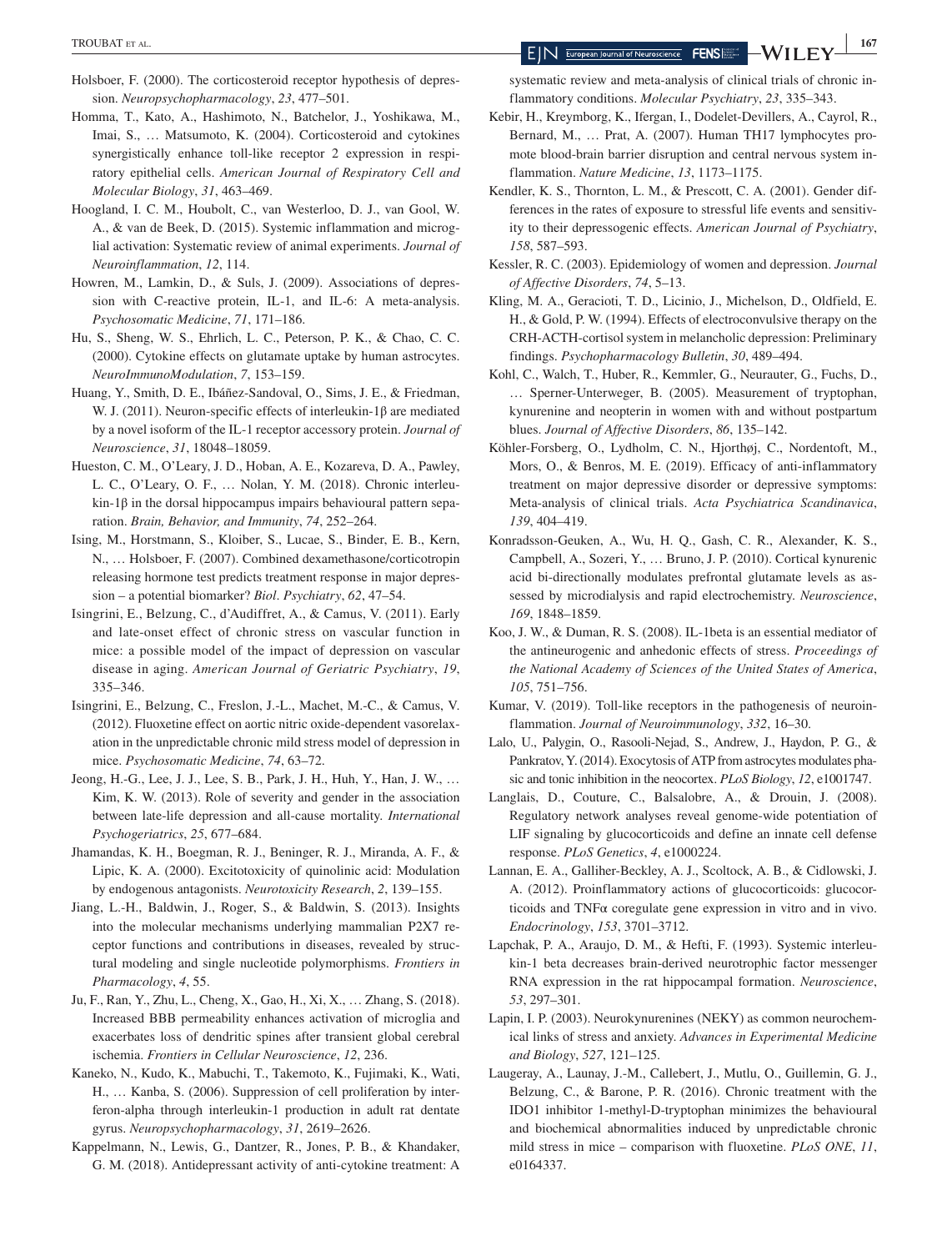- Lener, M. S., Niciu, M. J., Ballard, E. D., Park, M., Park, L. T., Nugent, A. C., & Zarate, C. A. (2017). Glutamate and gamma-aminobutyric acid systems in the pathophysiology of major depression and antidepressant response to ketamine. *Biological Psychiatry*, *81*, 886–897.
- Levine, J., Barak, Y., Chengappa, K. N., Rapoport, A., Rebey, M., & Barak, V. (1999). Cerebrospinal cytokine levels in patients with acute depression. *Neuropsychobiology*, *40*, 171–176.
- Li, H., Sagar, A. P., & Kéri, S. (2018). Translocator protein (18kDa TSPO) binding, a marker of microglia, is reduced in major depression during cognitive-behavioral therapy. *Progress in Neuro-Psychopharmacology and Biological Psychiatry*, *83*, 1–7.
- Li, J.-M., Liu, L.-L., Su, W.-J., Wang, B., Zhang, T., Zhang, Y., & Jiang, C.-L. (2019). Ketamine may exert antidepressant effects via suppressing NLRP3 inflammasome to upregulate AMPA receptors. *Neuropharmacology*, *146*, 149–153.
- Li, T., Jiang, L., Zhang, X., & Chen, H. (2009). In-vitro effects of brain-derived neurotrophic factor on neural progenitor/stem cells from rat hippocampus. *NeuroReport*, *20*, 295.
- Liddelow, S. A., & Barres, B. A. (2017). Reactive astrocytes: production, function, and therapeutic potential. *Immunity*, *46*, 957–967.
- Lim, J. C., Lu, W., Beckel, J. M., & Mitchell, C. H. (2016). Neuronal release of cytokine IL-3 triggered by mechanosensitive autostimulation of the P2X7 receptor is neuroprotective. *Frontiers in Cellular Neuroscience*, *10*, 270.
- Lively, S., & Schlichter, L. C. (2018). Microglia responses to pro-inflammatory stimuli (LPS, IFN $\gamma$ +TNF $\alpha$ ) and reprogramming by resolving cytokines (IL-4, IL-10). *Frontiers in Cellular Neuroscience*, *12*, 215.
- Llorens-Martín, M., Jurado-Arjona, J., Fuster-Matanzo, A., Hernández, F., Rábano, A., & Ávila, J. (2014). Peripherally triggered and GSK-3β-driven brain inflammation differentially skew adult hippocampal neurogenesis, behavioral pattern separation and microglial activation in response to ibuprofen. *Translational Psychiatry*, *4*, e463.
- Louveau, A., Harris, T. H., & Kipnis, J. (2015). Revisiting the Mechanisms of CNS Immune Privilege. *Trends in Immunology*, *36*, 569–577.
- Luca, M., Di Mauro, M., Di Mauro, M., & Luca, A. (2019). Gut microbiota in Alzheimer's disease, depression, and type 2 diabetes mellitus: the role of oxidative stress. *Oxidative Medicine and Cellular Longevity*, *2019*, 4730539.
- Ma, M., Ren, Q., Zhang, J.-C., & Hashimoto, K. (2014). Effects of brilliant blue G on serum tumor necrosis factor- $\alpha$  levels and depression-like behavior in mice after lipopolysaccharide administration. *Clinical Psychopharmacology and Neuroscience*, *12*, 31–36.
- Maes, M., Leonard, B. E., Myint, A. M., Kubera, M., & Verkerk, R. (2011). The new "5-HT" hypothesis of depression: Cell-mediated immune activation induces indoleamine 2,3-dioxygenase, which leads to lower plasma tryptophan and an increased synthesis of detrimental tryptophan catabolites (TRYCATs), both of which contribute to the onset of depression. *Progress in Neuro-Psychopharmacology and Biological Psychiatry*, *35*, 702–721.
- Maes, M., Meltzer, H. Y., Bosmans, E., Bergmans, R., Vandoolaeghe, E., Ranjan, R., & Desnyder, R. (1995). Increased plasma concentrations of interleukin-6, soluble interleukin-6, soluble interleukin-2 and transferrin receptor in major depression. *Journal of Affective Disorders*, *34*, 301–309.
- Malarkey, E. B., & Parpura, V. (2008). Mechanisms of glutamate release from astrocytes. *Neurochemistry International*, *52*, 142–154.
- Maneshi, M. M., Maki, B., Gnanasambandam, R., Belin, S., Popescu, G. K., Sachs, F., & Hua, S. Z. (2017). Mechanical stress activates NMDA receptors in the absence of agonists. *Scientific Reports*, *7*(1).
- McIntyre, R. S., Subramaniapillai, M., Lee, Y., Pan, Z., Carmona, N. E., Shekotikhina, M., … Mansur, R. B. (2019). Efficacy of adjunctive infliximab vs placebo in the treatment of adults with bipolar I/II depression: a randomized clinical trial. *JAMA Psychiatry*, *76*(8), 783.
- McKim, D. B., Weber, M. D., Niraula, A., Sawicki, C. M., Liu, X., Jarrett, B. L., … Godbout, J. P. (2018). Microglial recruitment of IL-1β-producing monocytes to brain endothelium causes stress-induced anxiety. *Molecular Psychiatry*, *23*, 1421–1431.
- McPherson, C. A., Aoyama, M., & Harry, G. J. (2011). Interleukin (IL)-1 and IL-6 regulation of neural progenitor cell proliferation with hippocampal injury: Differential regulatory pathways in the subgranular zone (SGZ) of the adolescent and mature mouse brain. *Brain, Behavior, and Immunity*, *25*, 850–862.
- Meier, T. B., Drevets, W. C., Wurfel, B. E., Ford, B. N., Morris, H. M., Victor, T. A., … Savitz, J. (2016). Relationship between neurotoxic kynurenine metabolites and reductions in right medial prefrontal cortical thickness in major depressive disorder. *Brain, Behavior, and Immunity*, *53*, 39–48.
- Menard, C., Pfau, M. L., Hodes, G. E., Kana, V., Wang, V. X., Bouchard, S., … Russo, S. J. (2017). Social stress induces neurovascular pathology promoting depression. *Nature Neuroscience*, *20*, 1752.
- Messaoud, A., Mensi, R., Douki, W., Neffati, F., Najjar, M. F., Gobbi, G., … Comai, S. (2018). Reduced peripheral availability of tryptophan and increased activation of the kynurenine pathway and cortisol correlate with major depression and suicide. *The World Journal of Biological Psychiatry*, 1–9.
- Miyaoka, H., Otsubo, T., Kamijima, K., Ishii, M., Onuki, M., & Mitamura, K. (1999). Depression from interferon therapy in patients with hepatitis C. *American Journal of Psychiatry*, *156*, 1120.
- Moieni, M., Irwin, M. R., Jevtic, I., Olmstead, R., Breen, E. C., & Eisenberger, N. I. (2015). Sex differences in depressive and socioemotional responses to an inflammatory challenge: implications for sex differences in depression. *Neuropsychopharmacology*, *40*, 1709–1716.
- Monje, M. L., Toda, H., & Palmer, T. D. (2003). Inflammatory blockade restores adult hippocampal neurogenesis. *Science*, *302*, 1760–1765.
- Moreno, F. A., Parkinson, D., Palmer, C., Castro, W. L., Misiaszek, J., El Khoury, A., … Delgado, P. L. (2010). CSF neurochemicals during tryptophan depletion in individuals with remitted depression and healthy controls. *European Neuropsychopharmacology*, *20*, 18–24.
- Moreno-Jiménez, E. P., Flor-García, M., Terreros-Roncal, J., Rábano, A., Cafini, F., Pallas-Bazarra, N., … Llorens-Martín, M. (2019). Adult hippocampal neurogenesis is abundant in neurologically healthy subjects and drops sharply in patients with Alzheimer's disease. *Nature Medicine*, *25*, 554–560.
- Nemeroff, C. B., & Evans, D. L. (1984). Correlation between the dexamethasone suppression test in depressed patients and clinical response. *American Journal of Psychiatry*, *141*, 247–249.
- Newton, R., & Holden, N. S. (2007). Separating transrepression and transactivation: a distressing divorce for the glucocorticoid receptor? *Molecular Pharmacology*, *72*, 799–809.
- O'Connor, J. C., André, C., Wang, Y., Lawson, M. A., Szegedi, S. S., Lestage, J., … Dantzer, R. (2009). Interferon-gamma and tumor necrosis factor-alpha mediate the upregulation of indoleamine 2,3-dioxygenase and the induction of depressive-like behavior in mice in response to bacillus Calmette-Guerin. *Journal of Neuroscience*, *29*, 4200–4209.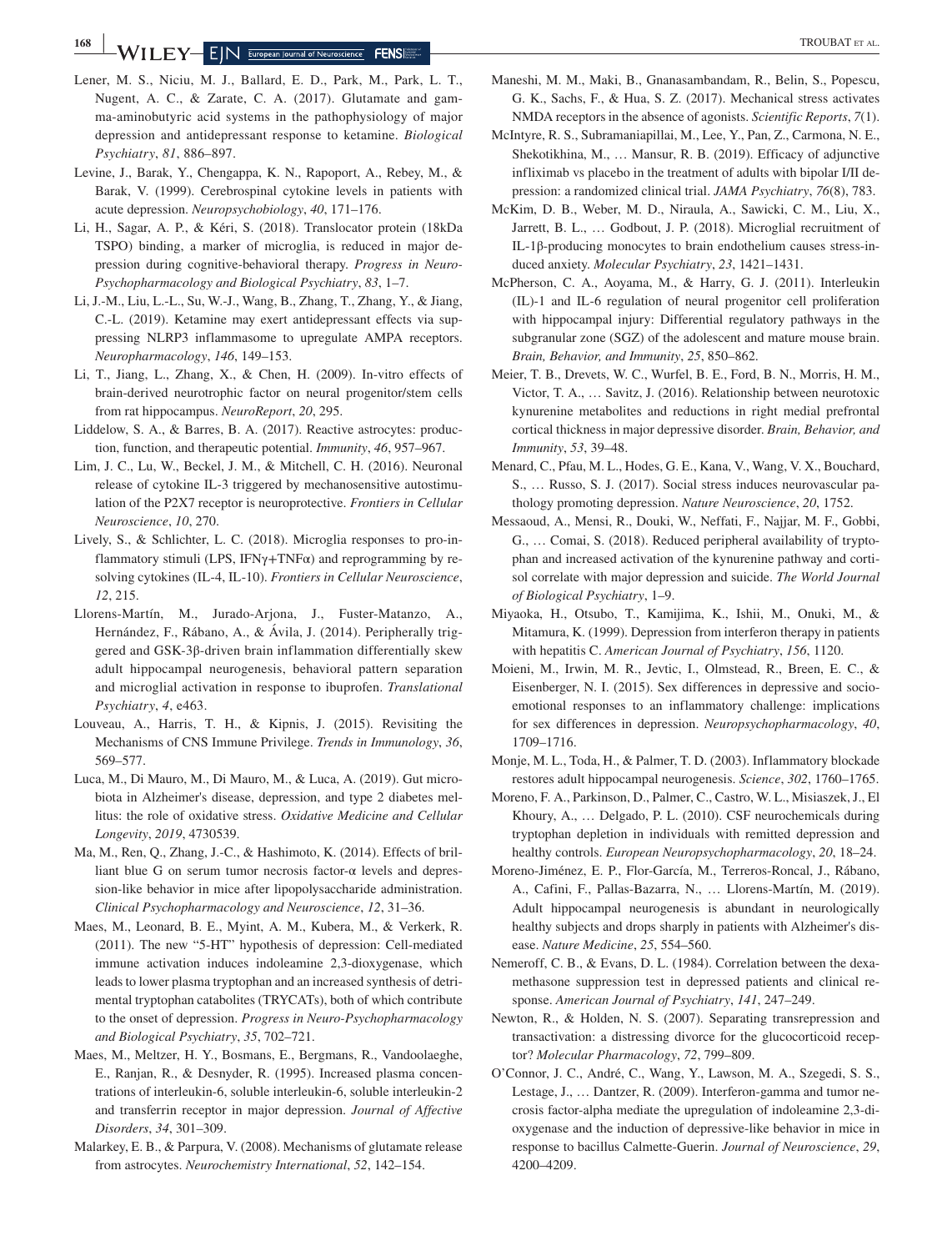- Ogawa, S., Fujii, T., Koga, N., Hori, H., Teraishi, T., Hattori, K., … Kunugi, H. (2014). Plasma L-tryptophan concentration in major depressive disorder: New data and meta-analysis. *Journal of Clinical Psychiatry*, *75*, e906–915.
- Okada, S., Nakamura, M., Katoh, H., Miyao, T., Shimazaki, T., Ishii, K., … Okano, H. (2006). Conditional ablation of Stat3 or Socs3 discloses a dual role for reactive astrocytes after spinal cord injury. *Nature Medicine*, *12*, 829–834.
- Pariante, C. M. (2003). Depression, stress and the adrenal axis. *Journal of Neuroendocrinology*, *15*, 811–812.
- Pariante, C. M. (2017). Why are depressed patients inflamed? A reflection on 20 years of research on depression, glucocorticoid resistance and inflammation. *European Neuropsychopharmacology*, *27*, 554–559.
- Parnet, P., Amindari, S., Wu, C., Brunke-Reese, D., Goujon, E., Weyhenmeyer, J. A., … Kelley, K. W. (1994). Expression of type I and type II interleukin-1 receptors in mouse brain. *Brain Research*, *27*, 63–70.
- Parrott, J. M., Redus, L., Santana-Coelho, D., Morales, J., Gao, X., & O'Connor, J. C. (2016). Neurotoxic kynurenine metabolism is increased in the dorsal hippocampus and drives distinct depressive behaviors during inflammation. *Translational Psychiatry*, *6*, e918.
- Pavlov, D., Bettendorff, L., Gorlova, A., Olkhovik, A., Kalueff, A. V., Ponomarev, E. D., … Strekalova, T. (2019). Neuroinflammation and aberrant hippocampal plasticity in a mouse model of emotional stress evoked by exposure to ultrasound of alternating frequencies. *Progress in Neuro-Psychopharmacology and Biological Psychiatry*, *90*, 104–116.
- Pereira, V. S., & Hiroaki-Sato, V. A. (2018). A brief history of antidepressant drug development: From tricyclics to beyond ketamine. *Acta Neuropsychiatrica*, , *30*(6), 307–322.
- Petersen, C., & Round, J. L. (2014). Defining dysbiosis and its influence on host immunity and disease. *Cellular Microbiology*, *16*, 1024–1033.
- Place, D. E., & Kanneganti, T.-D. (2018) Recent advances in inflammasome biology. *Current Opinion in Immunology 50*, 32–38.
- Popoli, M., Yan, Z., McEwen, B. S., & Sanacora, G. (2011). The stressed synapse: The impact of stress and glucocorticoids on glutamate transmission. *Nature Reviews Neuroscience*, *13*, 22–37.
- Price, C. J. S., Menon, D. K., Peters, A. M., Ballinger, J. R., Barber, R. W., Balan, K. K., … Warburton, E. A. (2004). Cerebral neutrophil recruitment, histology, and outcome in acute ischemic stroke. *Stroke*, *35*, 1659–1664.
- Qin, L., Wu, X., Block, M. L., Liu, Y., Breese, G. R., Hong, J.-S., … Crews, F. T. (2007). Systemic LPS causes chronic neuroinflammation and progressive neurodegeneration. *Glia*, *55*, 453–462.
- Raison, C. L., Capuron, L., & Miller, A. H. (2006). Cytokines sing the blues: Inflammation and the pathogenesis of depression. *Trends in Immunology*, *27*, 24–31.
- Raison, C. L., Dantzer, R., Kelley, K. W., Lawson, M. A., Woolwine, B. J., Vogt, G., … Miller, A. H. (2010). CSF concentrations of brain tryptophan and kynurenines during immune stimulation with IFN-alpha: Relationship to CNS immune responses and depression. *Molecular Psychiatry*, *15*, 393–403.
- Ramamoorthy, S., Ramamoorthy, J. D., Prasad, P. D., Bhat, G. K., Mahesh, V. B., Leibach, F. H., & Ganapathy, V. (1995). Regulation of the human serotonin transporter by interleukin-1 beta. *Biochemical and Biophysical Research Communications*, *216*, 560–567.
- Ratajczak, M. Z., Mack, A., Bujko, K., Domingues, A., Pedziwiatr, D., Kucia, M., … Samochowiec, J. (2019). ATP-Nlrp3

inflammasome-complement cascade axis in sterile brain inflammation in psychiatric patients and its impact on stem cell trafficking. *Stem Cell Reviews and Reports*, *15*, 497–505.

- Richards, E. M., Zanotti-Fregonara, P., Fujita, M., Newman, L., Farmer, C., Ballard, E. D., … Zarate, C. A. Jr (2018). PET radioligand binding to translocator protein (TSPO) is increased in unmedicated depressed subjects. *EJNMMI Research*, *8*, 57.
- Rivest, S. (2010). Interactions between the immune and neuroendocrine systems. *Progress in Brain Research*, *181*, 43–53.
- Roger, S., Mei, Z. Z., Baldwin, J. M., Dong, L., Bradley, H., Baldwin, S. A., … Jiang, L. H. (2010). Single nucleotide polymorphisms that were identified in affective mood disorders affect ATP-activated P2X7 receptor functions. *Journal of Psychiatric Research*, *44*, 347–355.
- Rogers, J. T., Morganti, J. M., Bachstetter, A. D., Hudson, C. E., Peters, M. M., Grimmig, B. A., … Gemma, C. (2011). CX3CR1 deficiency leads to impairment of hippocampal cognitive function and synaptic plasticity. *Journal of Neuroscience*, *31*, 16241–16250.
- Rush, A. J., Trivedi, M. H., Wisniewski, S. R., Nierenberg, A. A., Stewart, J. W., Warden, D., … Fava, M. (2006). Acute and longer-term outcomes in depressed outpatients requiring one or several treatment steps: A STAR\*D report. *American Journal of Psychiatry*, *163*, 1905–1917.
- Ryan, S. M., O'Keeffe, G. W., O'Connor, C., Keeshan, K., & Nolan, Y. M. (2013). Negative regulation of TLX by IL-1β correlates with an inhibition of adult hippocampal neural precursor cell proliferation. *Brain, Behavior, and Immunity*, *33*, 7–13.
- Sanacora, G., Treccani, G., & Popoli, M. (2012). Towards a glutamate hypothesis of depression. *Neuropharmacology*, *62*, 63–77.
- Savitz, J. (2017). Role of Kynurenine metabolism pathway activation in major depressive disorders. *Current Topics in Behavioral Neurosciences*, *31*, 249–267.
- Savitz, J. (2019). The kynurenine pathway: a finger in every pie. *Molecular Psychiatry*, *25*, 131–147.
- Schmidt, M. J., Fuller, R. W., & Wong, D. T. (1988). Fluoxetine, a highly selective serotonin reuptake inhibitor: A review of preclinical studies. *British Journal of Psychiatry*, *153*(S3), 40–46.
- Schwarcz, R., Bruno, J. P., Muchowski, P. J., & Wu, H.-Q. (2012). Kynurenines in the mammalian brain: When physiology meets pathology. *Nature Reviews Neuroscience*, *13*, 465–477.
- Schwarcz, R., & Stone, T. W. (2017). The kynurenine pathway and the brain: Challenges, controversies and promises. *Neuropharmacology*, *112*, 237–247.
- Serafini, G., Adavastro, G., Canepa, G., Capobianco, L., Conigliaro, C., Pittaluga, F., … Amore, M. (2017). Abnormalities in kynurenine pathway metabolism in treatment-resistant depression and suicidality: A systematic review. *CNS & Neurological Disorders: Drug Targets*, *16*, 440–453.
- Serrats, J., Schiltz, J. C., García-Bueno, B., van Rooijen, N., Reyes, T. M., & Sawchenko, P. E. (2010). Dual roles for perivascular macrophages in immune-to-brain signaling. *Neuron*, *65*, 94–106.
- Setiawan, E., Attwells, S., Wilson, A. A., Mizrahi, R., Rusjan, P. M., Miler, L., … Meyer, J. H. (2018). Association of translocator protein total distribution volume with duration of untreated major depressive disorder: A cross-sectional study. *Lancet Psychiatry*, *5*, 339–347.
- Shulman, K. I., Herrmann, N., & Walker, S. E. (2013). Current place of monoamine oxidase inhibitors in the treatment of depression. *CNS Drugs*, *27*, 789–797.
- Sierra, A., Encinas, J. M., Deudero, J. J. P., Chancey, J. H., Enikolopov, G., Overstreet-Wadiche, L. S., … Maletic-Savatic, M. (2010).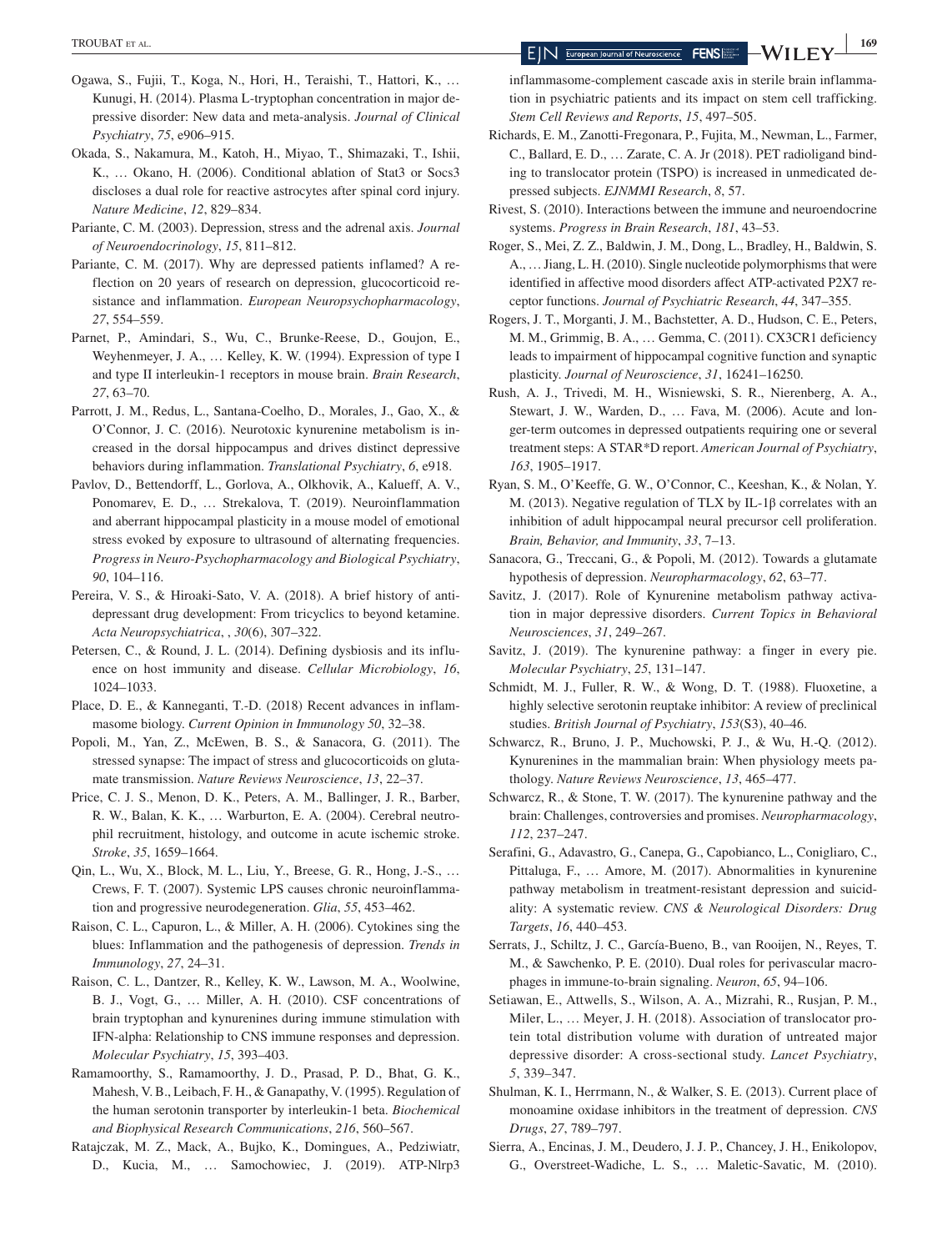Microglia shape adult hippocampal neurogenesis through apoptosis-coupled phagocytosis. *Cell Stem Cell*, *7*, 483–495.

- Ślusarczyk, J., Trojan, E., Głombik, K., Piotrowska, A., Budziszewska, B., Kubera, M., … Basta-Kaim, A. (2018). Targeting the NLRP3 inflammasome-related pathways via tianeptine treatment-suppressed microglia polarization to the m1 phenotype in lipopolysaccharide-stimulated cultures. *International Journal of Molecular Sciences*, *19*, E1965.
- Smoak, K., & Cidlowski, J. A. (2006). Glucocorticoids regulate tristetraprolin synthesis and posttranscriptionally regulate tumor necrosis factor alpha inflammatory signaling. *Molecular and Cellular Biology*, *26*, 9126–9135.
- Sofroniew, M. V. (2015). Astrocyte barriers to neurotoxic inflammation. *Nature Reviews Neuroscience*, *16*, 249–263.
- Sorrells, S. F., Paredes, M. F., Cebrian-Silla, A., Sandoval, K., Qi, D., Kelley, K. W., … Alvarez-Buylla, A. (2018). Human hippocampal neurogenesis drops sharply in children to undetectable levels in adults. *Nature*, *555*, 377–381.
- Sorrells, S. F., & Sapolsky, R. M. (2007). An inflammatory review of glucocorticoid actions in the CNS. *Brain, Behavior, and Immunity*, *21*, 259–272.
- Spalding, K. L., Bergmann, O., Alkass, K., Bernard, S., Salehpour, M., Huttner, H. B., … Frisén, J. (2013). Dynamics of hippocampal neurogenesis in adult humans. *Cell*, *153*, 1219–1227.
- Stahn, C., & Buttgereit, F. (2008). Genomic and nongenomic effects of glucocorticoids. *Nature Reviews Rheumatology*, *4*, 525–533.
- Sternberg, E. M. (2006). Neural regulation of innate immunity: A coordinated nonspecific host response to pathogens. *Nature Reviews Immunology*, *6*, 318–328.
- Su, L., Faluyi, Y. O., Hong, Y. T., Fryer, T. D., Mak, E., Gabel, S., … O'Brien, J. T. (2016). Neuroinflammatory and morphological changes in late-life depression: The NIMROD study. *British Journal of Psychiatry*, *209*, 525–526.
- Sublette, M. E., Galfalvy, H. C., Fuchs, D., Lapidus, M., Grunebaum, M. F., Oquendo, M. A., … Postolache, T. T. (2011). Plasma kynurenine levels are elevated in suicide attempters with major depressive disorder. *Brain, Behavior, and Immunity*, *25*, 1272–1278.
- Surget, A., Tanti, A., Leonardo, E. D., Laugeray, A., Rainer, Q., Touma, C., … Belzung, C. (2011). Antidepressants recruit new neurons to improve stress response regulation. *Molecular Psychiatry*, *16*, 1177–1188.
- Swaab, D. F., Bao, A.-M., & Lucassen, P. J. (2005). The stress system in the human brain in depression and neurodegeneration. *Ageing Research Reviews*, *4*, 141–194.
- Swardfager, W., Herrmann, N., Dowlati, Y., Oh, P. I., Kiss, A., Walker, S. E., & Lanctôt, K. L. (2009). Indoleamine 2,3-dioxygenase activation and depressive symptoms in patients with coronary artery disease. *Psychoneuroendocrinology*, *34*, 1560–1566.
- Takizawa, R., Danese, A., Maughan, B., & Arseneault, L. (2015). Bullying victimization in childhood predicts inflammation and obesity at mid-life: A five-decade birth cohort study. *Psychological Medicine*, *45*, 2705–2715.
- Tan, E. Y. L., Köhler, S., Hamel, R. E. G., Muñoz-Sánchez, J. L., Verhey, F. R. J., & Ramakers, I. H. G. B. (2019). Depressive symptoms in mild cognitive impairment and the risk of dementia: a systematic review and comparative meta-analysis of clinical and community-based studies. *Journal of Alzheimer's Disease*, *67*, 1319–1329.
- Tang, D., Kang, R., Coyne, C. B., Zeh, H. J., & Lotze, M. T. (2012). PAMPs and DAMPs: Signal 0s that Spur autophagy and immunity. *Immunological Reviews*, *249*, 158–175.
- Tang, Y., & Le, W. (2016). Differential roles of M1 and M2 microglia in neurodegenerative diseases. *Molecular Neurobiology*, *53*, 1181–1194.
- Tanti, A., & Belzung, C. (2013a). Hippocampal neurogenesis: A biomarker for depression or antidepressant effects? Methodological considerations and perspectives for future research. *Cell and Tissue Research*, *354*, 203–219.
- Tanti, A., & Belzung, C. (2013b). Neurogenesis along the septo-temporal axis of the hippocampus: Are depression and the action of antidepressants region-specific? *Neuroscience*, *252*, 234–252.
- Thomson, F., & Craighead, M. (2008). Innovative approaches for the treatment of depression: Targeting the HPA axis. *Neurochemical Research*, *33*, 691–707.
- Toda, T., Parylak, S. L., Linker, S. B., & Gage, F. H. (2019). The role of adult hippocampal neurogenesis in brain health and disease. *Molecular Psychiatry*, *24*, 67–87.
- Tracey, K. J. (2009). Reflex control of immunity. *Nature Reviews Immunology*, *9*, 418–428.
- Trivedi, M. H., Rush, A. J., Wisniewski, S. R., Nierenberg, A. A., Warden, D., Ritz, L., .., Fava, M. (2006). Evaluation of outcomes with citalopram for depression using measurement-based care in STAR\*D: Implications for clinical practice. *American Journal of Psychiatry*, *163*, 28–40.
- Tuckermann, J. P., Kleiman, A., Moriggl, R., Spanbroek, R., Neumann, A., Illing, A., … Schütz, G. (2007). Macrophages and neutrophils are the targets for immune suppression by glucocorticoids in contact allergy. *Journal of Clinical Investigation*, *117*, 1381–1390.
- Turvey, S. E., & Broide, D. H. (2010) Chapter 2: Innate immunity. *Journal of Allergy and Clinical Immunology*, *125*, S24–S32.
- Ulrich-Lai, Y. M., & Herman, J. P. (2009). Neural regulation of endocrine and autonomic stress responses. *Nature Reviews Neuroscience*, *10*, 397–409.
- van Agtmaal, M. J. M., Houben, A. J. H. M., Pouwer, F., Stehouwer, C. D. A., & Schram, M. T. (2017). Association of microvascular dysfunction with late-life depression: A systematic review and meta-analysis. *JAMA Psychiatry*, *74*, 729–739.
- Vreeburg, S. A., Hoogendijk, W. J., van Pelt, J., Derijk, R. H., Verhagen, J. C., van Dyck, R., … Penninx, B. W. (2009). Major depressive disorder and hypothalamic-pituitary-adrenal axis activity: Results from a large cohort study. *Archives of General Psychiatry*, *66*, 617–626.
- Wagshul, M. E., Eide, P. K., & Madsen, J. R. (2011). The pulsating brain: A review of experimental and clinical studies of intracranial pulsatility. *Fluids Barriers CNS*, *8*, 5.
- Walker, A. K., Budac, D. P., Bisulco, S., Lee, A. W., Smith, R. A., Beenders, B., … Dantzer, R. (2013). NMDA receptor blockade by ketamine abrogates lipopolysaccharide-induced depressive-like behavior in C57BL/6J mice. *Neuropsychopharmacology*, *38*, 1609–1616.
- Wang, L., Chang, X., She, L., Xu, D., Huang, W., & Poo, M. (2015). Autocrine action of BDNF on dendrite development of adult-born hippocampal neurons. *Journal of Neuroscience*, *35*, 8384–8393.
- Wang, S., Mao, S., Xiang, D., & Fang, C. (2018). Association between depression and the subsequent risk of Parkinson's disease: A meta-analysis. *Progress in Neuro-Psychopharmacology and Biological Psychiatry*, *86*, 186–192.
- Wang, X., Fu, S., Wang, Y., Yu, P., Hu, J., Gu, W., … Lu, P. (2007). Interleukin-1beta mediates proliferation and differentiation of multipotent neural precursor cells through the activation of SAPK/JNK pathway. *Molecular and Cellular Neurosciences*, *36*, 343–354.